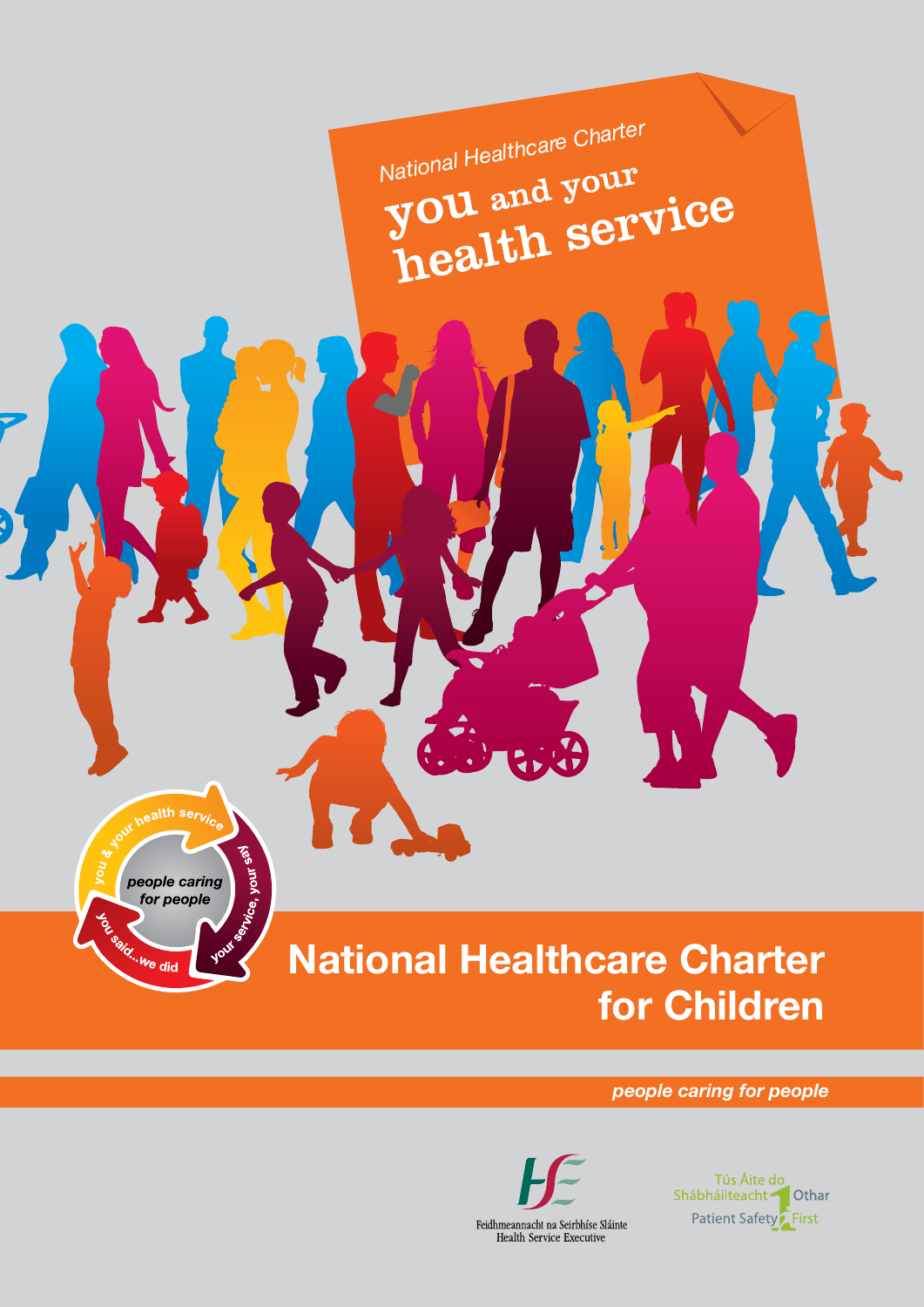

The best interests of the child are paramount and healthcare services must be child-centred and respect the rights of children and young people

**PROFESSOR URSULA KILKELLY** *International Childs Rights Specialist and Expert Advisor on the National Healthcare Charter for Children*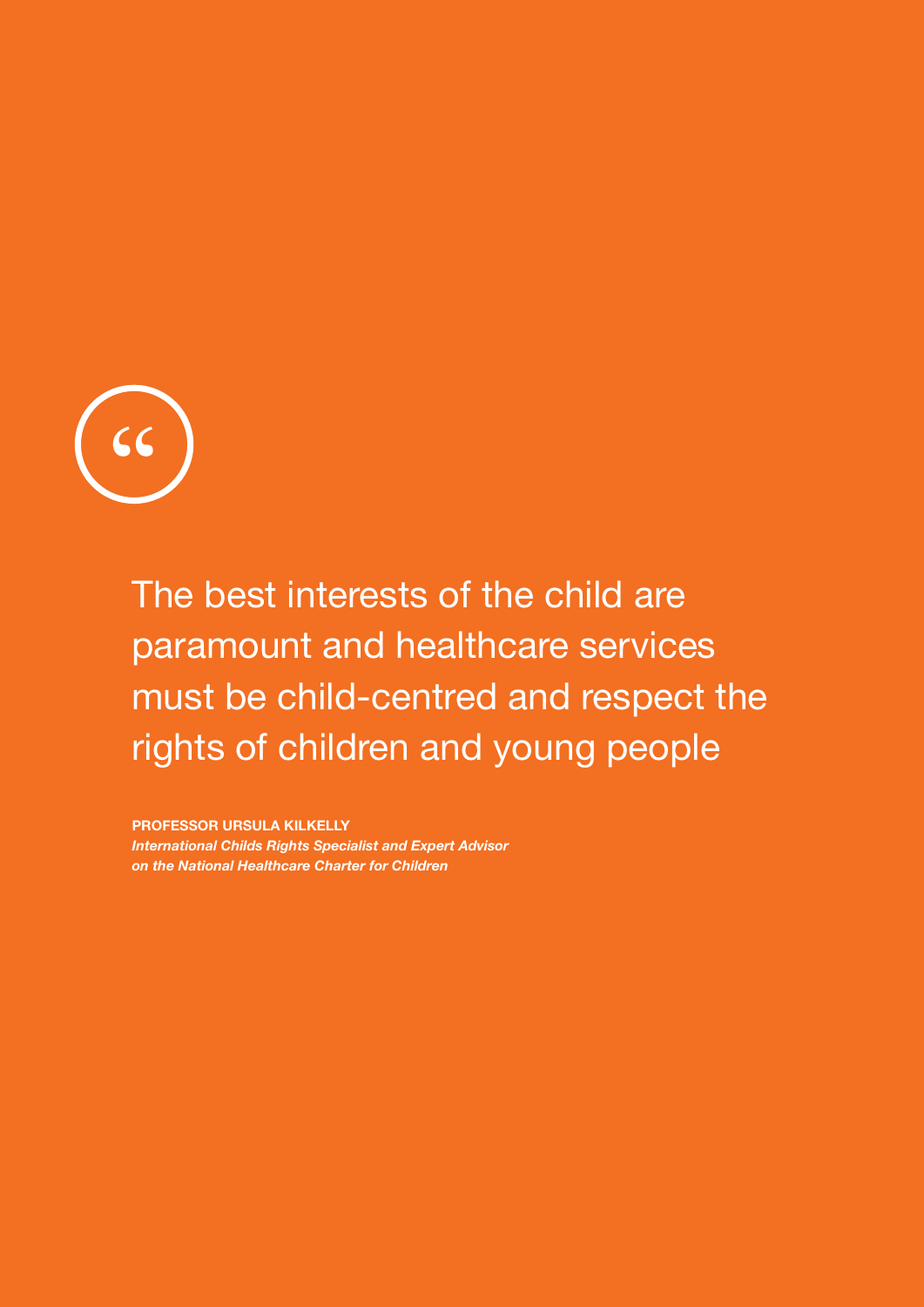# **Contents**

| Glossary                                                          | 2  |  |  |
|-------------------------------------------------------------------|----|--|--|
| Introduction                                                      | 3  |  |  |
| Foreword                                                          | 6  |  |  |
| <b>National Healthcare Charter</b><br>You and Your Health Service | 8  |  |  |
| <b>Access</b>                                                     | 10 |  |  |
| Dignity and respect                                               | 12 |  |  |
| Safe, appropriate and effective care                              | 13 |  |  |
| Communication and information                                     | 15 |  |  |
| Participation                                                     | 17 |  |  |
| Play, education and recreation                                    | 19 |  |  |
| Privacy                                                           | 20 |  |  |
| Promoting health and well-being                                   | 21 |  |  |
| Giving feedback                                                   | 23 |  |  |
| <b>Protection of Children</b>                                     | 24 |  |  |
| <b>Appendix I</b>                                                 | 25 |  |  |
| <b>Appendix II</b>                                                |    |  |  |
| Help save a life                                                  |    |  |  |
| Finding out about health services                                 |    |  |  |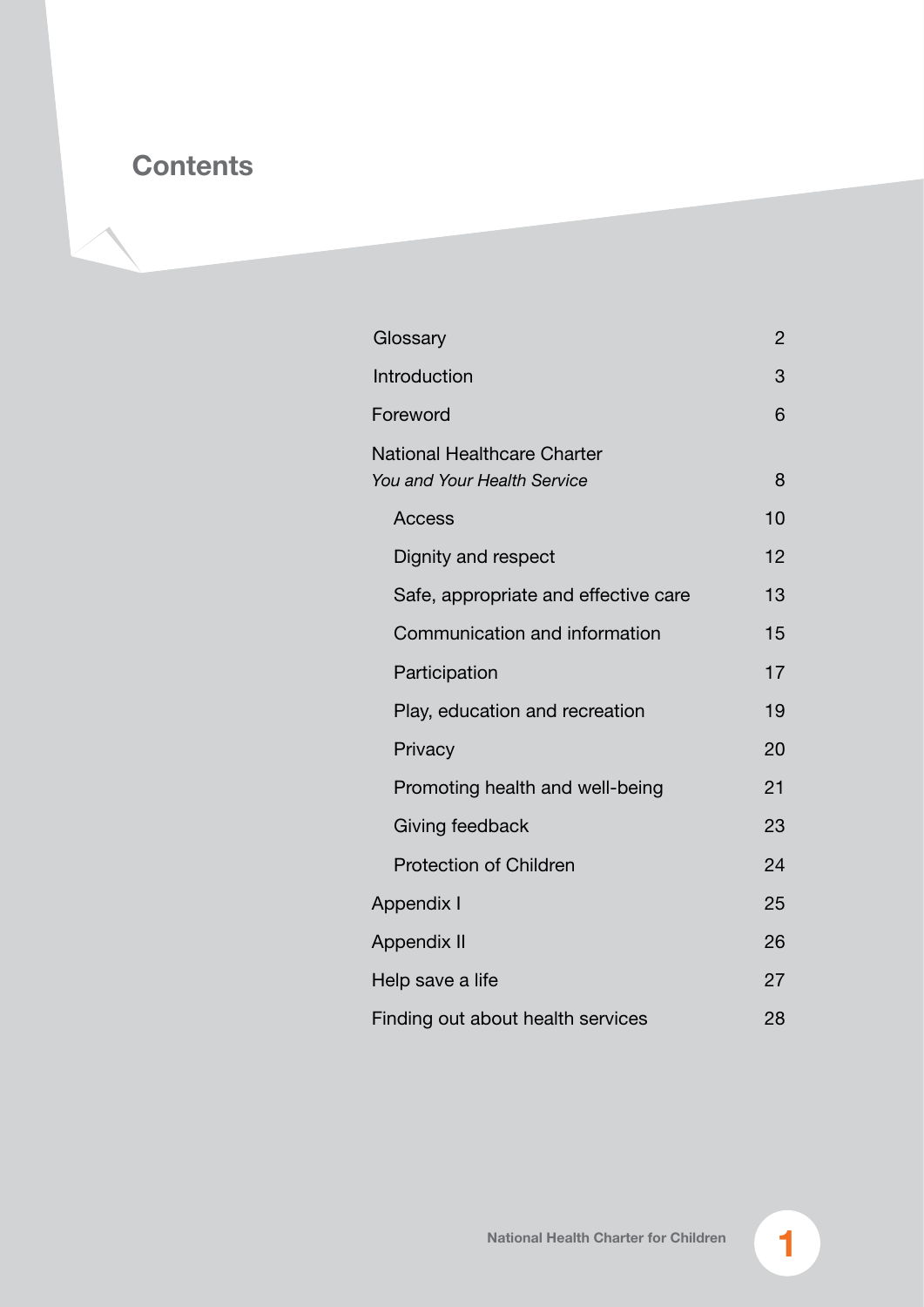# **Glossary**

*The terms referred to in this document are defined as follows:*

**Service user** - we use the term *'service user'* to include:

- people who use health and social care services as patients; carers, parents and guardians;
- organisations and communities that represent the interests of people who use health and social care services;
- members of the public and communities who are potential users of health services and social care interventions.

The term '*service user*' also takes account of the rich diversity of people in our society, regardless of age, colour, race, ethnicity or nationality, religion, disability, gender or sexual orientation, who may have different needs and concerns. We use the term service user in general, but occasionally use the term patient where appropriate.

**Children** - every human being below the age of 18 years. The Charter applies to all children and young people under 18 years regardless of whether they are treated in paediatric (up to 16 years) or adult healthcare services.

**Family** - those people, not limited to blood relatives, who constitute the family of the child or child.

**Parent/carer** - an adult in a primary caring role, including biological parents, adoptive parents, legal guardians, grandparents, carers and foster carers. Members of the extended family or community may also be involved in the child or young person's care depending on the family circumstances.

**Health** - a state of complete physical, mental and social well-being and not merely the absence of disease or infirmity (World Health Organization 1948).

**Charter** - a Statement of Commitment by the HSE on healthcare expectations and responsibilities. Outlining what service users can and should

expect every time that they use health services and what service users can do to help deliver safer and more effective health services in Ireland.

**Expectations** - what service users expect to experience when they use health services in Ireland.

**Health responsibilities** - the duty of people to do their best to maintain and improve their health, to respect the health of others and to support the Irish health and social care services to run efficiently.

**Predictable** - knowing what to expect from a procedure, treatment and all Irish health and social care services.

**Health services** - all Irish health and social care services delivered within acute hospital and community care settings.

The term '*healthcare worker*' is used to describe any person working in any capacity within the health system, whether in private or public services, education, research, employed, selfemployed or volunteer. This includes people working as doctors, nurses, midwives, dietitians, physiotherapists, other therapists, social workers, play workers, catering, housekeeping, porters, dentists and administrative duties as well as volunteers working in the health service.

**Child-friendly healthcare** - health care policy and practice centred on children's rights, needs, characteristics, assets and evolving capacities, taking into account their own opinion (Council of Europe Guidelines on Child-friendly Healthcare, 2011).

**Children's rights** - the rights to which all children are entitled, as set out in the UN Convention on the Rights of the Child, ratified by Ireland in 1992 (UNCRC).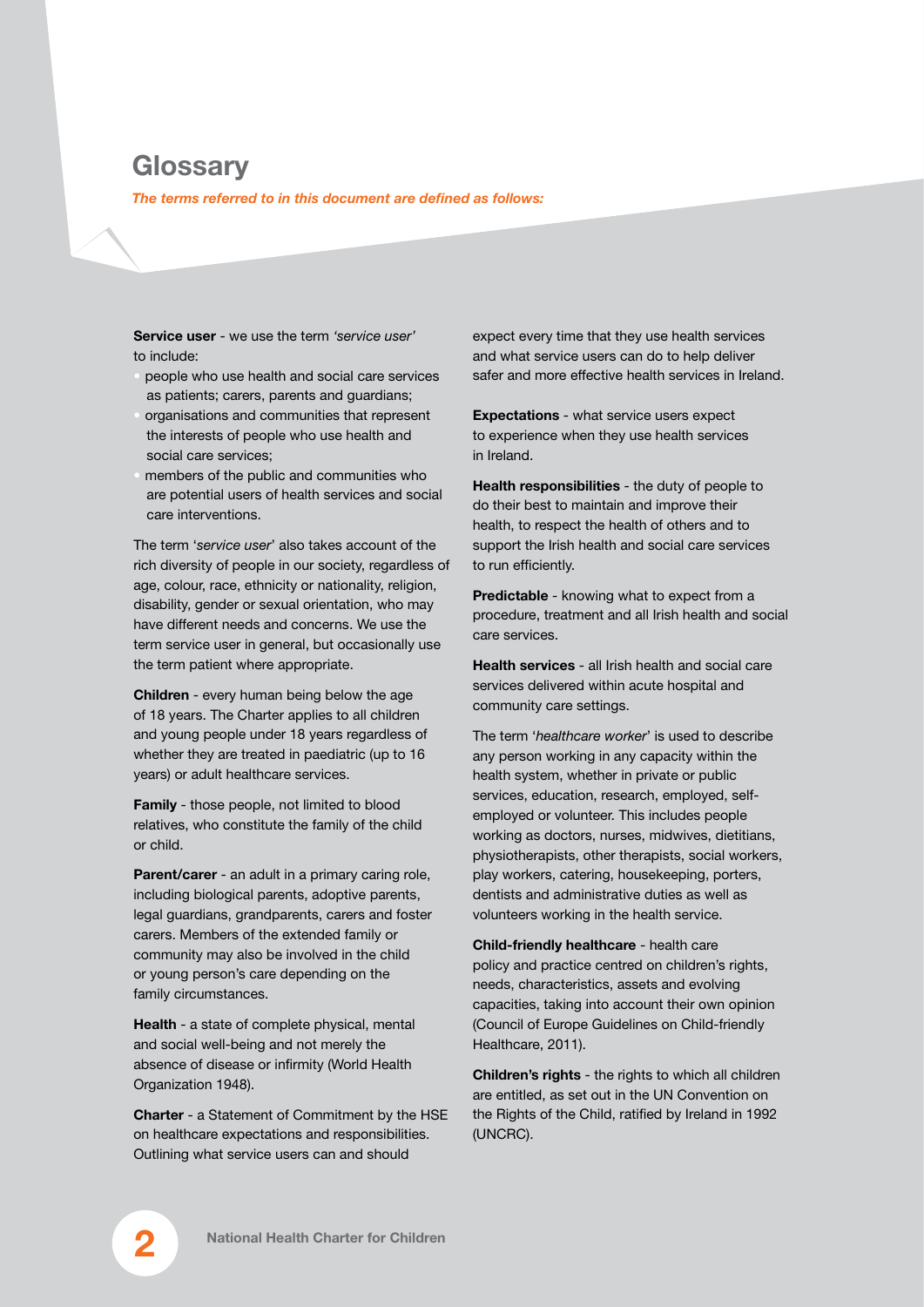# **Introduction**

#### **Dear Colleagues,**

In November 1989 the Convention on the Rights of the Child (UNCRC) was adopted by the United Nations and in 1992 it was ratified by Ireland. More recently, the international community has developed specific standards about children's rights in healthcare including the Council of Europe Guidelines on Child-friendly Healthcare adopted in 2011 and the United Nations Committee on the Rights of the Child's General Comment No 15 adopted in 2013.

A large number of the articles of the UNCRC apply to all aspects of clinical care and health services. Paediatic services in Ireland have long strived to support and implement article 24 of the UNCRC which states that ..."the child has a right to the highest standard of health and medical care attainable. States shall place special emphasis on the provision of primary and preventive health care, public health education and the reduction of infant mortality. They shall encourage international cooperation in this regard and strive to see that no child is deprived of access to effective health services". The consequent development of this Charter is the product of exemplary collaboration by the Public Reference Group for the Paediatrics and Neonatology Clinical Programme and of outstanding leadership by the clinical leads.

### *This Charter is based primarily on: the United Nations Convention on the Rights of the Child; the Charter of the European*

Association for Children in Hospital, The Australian Charter on the Rights of Children and Young People in Healthcare Services, The National Healthcare Charter – You and Your Health Service Ireland and other important documents on children's experience of health services in Ireland and children's health status were taken into account in its development.

#### *There are a number of reasons for developing this document. For example,*

- 1) Children experience illness, injury and disability in a different way from adults, making them especially susceptible to harm.
- 2) Children are vulnerable because of their developmental immaturity. This vulnerability is compounded by the way our society is structured.
- 3) Children are dependent upon the adults around them, this dependency is constantly evolving along a continuum from dependence to independence. Many people are involved in the decision making process for children and young people. Healthcare providers have an obligation to fulfill their responsibilities to children and young people by providing care that takes into account children and young people's rights, their evolving capacities and the role of parents/carers to provide direction and guidance to their children.

Following the development of the National Healthcare Charter for Children, we have the responsibility to promote and support its implementation across healthcare services in Ireland. We are committed to making a difference, addressing children's health needs and improving children's experience and outcomes of healthcare.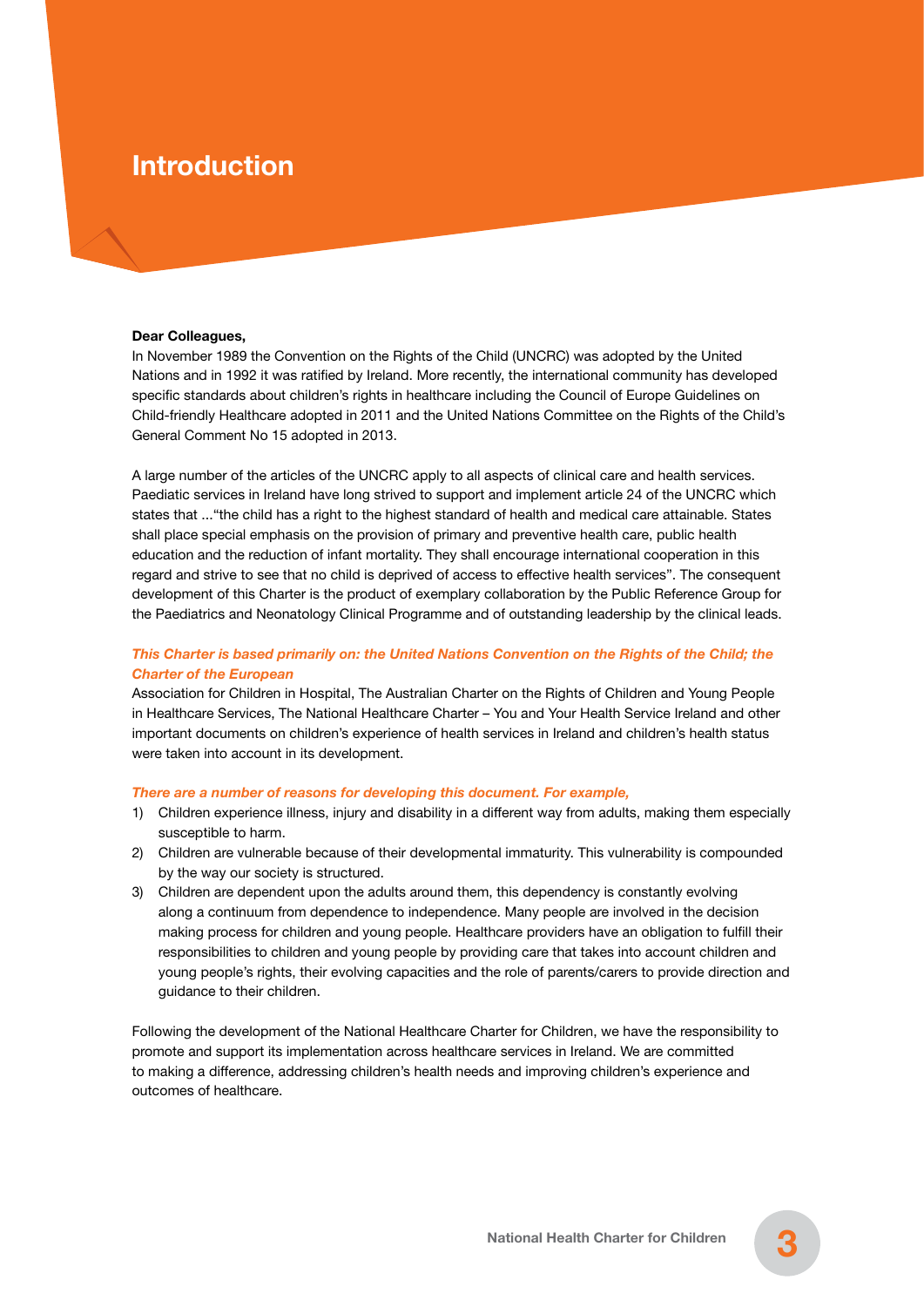An implementation plan including a programme of awareness raising, promotional materials for children and their parents will be available on the HSE website *www.hse.ie* and in all publically funded paediatric services across the country.

We would like to take this opportunity to thank all the children and young people, parents and healthcare professionals who gave their time so generously in developing this document and especially all of those who submitted very detailed feedback during the consultation period.

If you would like to give feedback about the National Healthcare Charter for Children, please send your comments or suggestions to **yoursay@hse.ie**.

Mr. Tony O'Brien *Director General, HSE*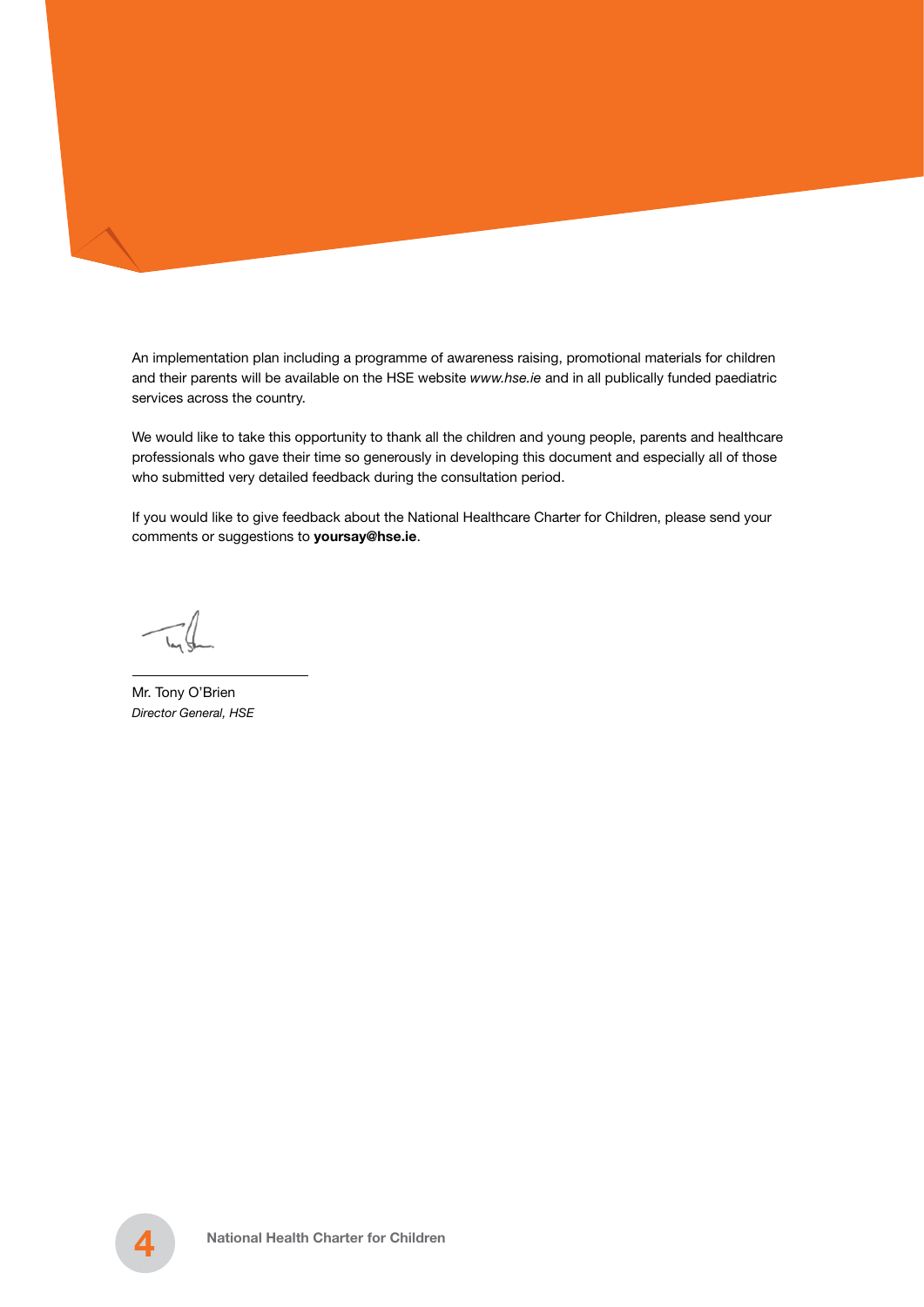# **Message of Support**

I am happy to confirm that this Charter is endorsed and approved by Children's Hospital Group Board and that the Children's Hospital Group is fully committed to promoting and implementing this National Healthcare Charter for Children.

A key priority for the Children's Hospital Group is to establish structures and processes to engage and listen to service users, including children, young people, their parents and our staff. "Joining the Dots" is a partnership initiative with the Ombudsman for Children's Office that listens to the voices of children and young people, according to their rights in healthcare, so as to embed an organisational culture of listening, engaging and involving children in service planning and delivery.

The Children's Hospital Group is fully committed to demonstrating that we are listening, responding and improving services to children across Ireland.

We are committed to making a difference, addressing children's health needs and improving children's experiences and outcomes of healthcare. We plan to develop a series of quality improvement initiatives from the feedback received from children, young people and their families through the "Joining the Dots" initiative which demonstrates our commitment to living this Charter.

Etal Hadthan \_\_\_\_\_\_\_\_\_\_\_\_\_\_\_\_\_\_\_\_\_\_\_

Eilísh Hardiman Chief Executive, Children's Hospital Group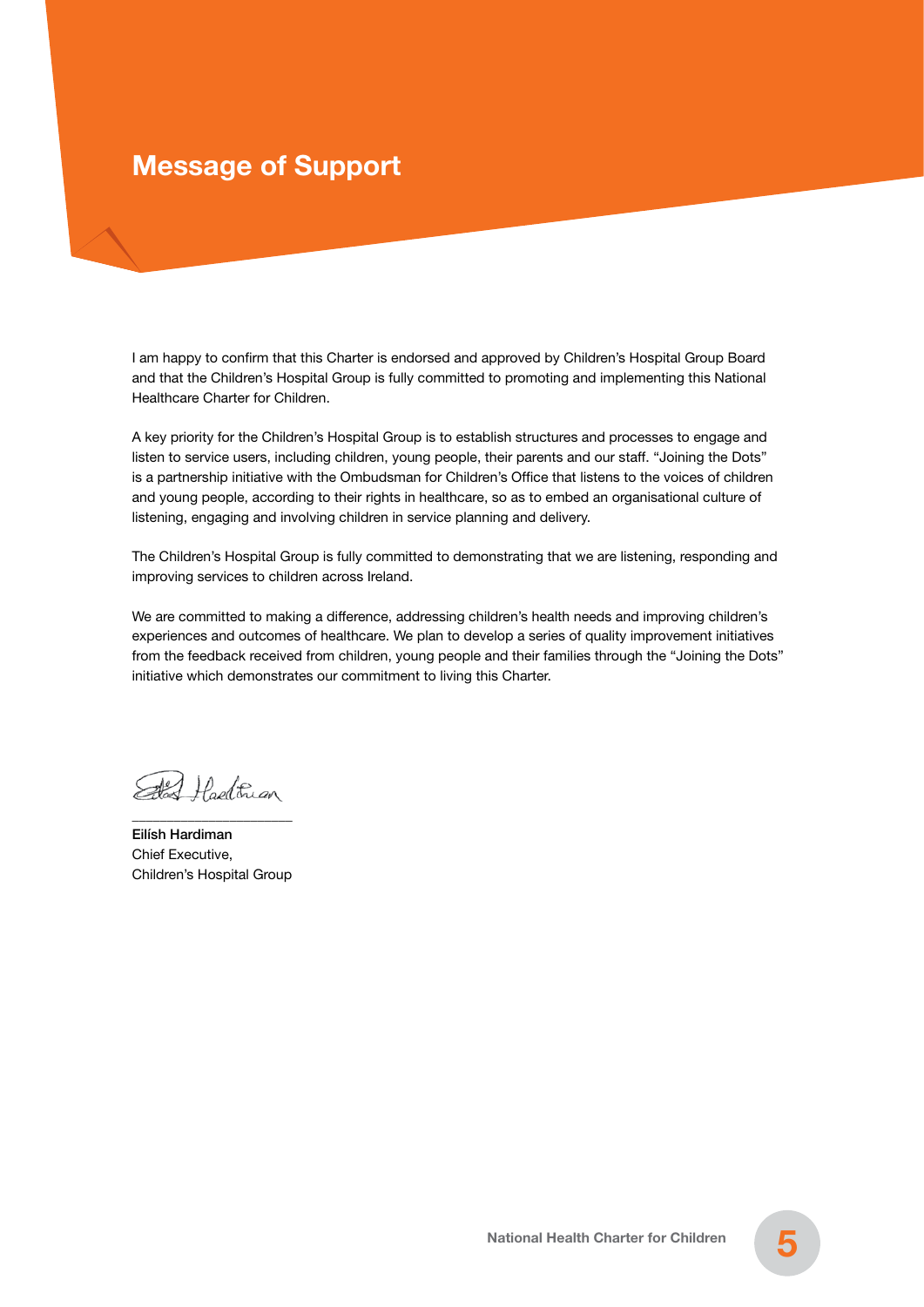# **Foreword**

The National Healthcare Charter for Children is a Statement of Commitment by health services on healthcare, rights, expectations and responsibilities. It was developed in partnership with children, parents and healthcare workers.

The Charter describes ten key principles in relation to the provision of healthcare for children in Ireland. Taken together the principles of the Charter aim to ensure that children receive high quality healthcare which is both appropriate to their needs and circumstances and acceptable to them and their families.

#### *The National Healthcare Charter for Children – What does it do?*

- 1) It outlines supporting arrangements for a partnership of care between everyone involved in healthcare-children, young people, parents, families, carers and healthcare providers.
- 2) It supports the delivery of health and social care services in an integrated, predictable, preventative, personal and participatory way.
- 3) It recognises that there are different roles and responsibilities for children, their parents and healthcare providers.
- 4) It promotes the importance of children as individuals with needs, rights and evolving capacities and not just a medical condition to be treated.
- 5) It applies to all children and young people in all healthcare services which they access. It also applies to health promotion and health education activities aimed at children and young people. Healthcare services include (but are not limited to) hospitals, community health centres, general practices and specialist's rooms.

*Three general understandings underpin this Charter and should be considered in its interpretation and implementation.*

- 1) The best interests of the child are paramount and healthcare services must be child-centred and respect the rights of children and young people.
- 2) Children and young people have the right to have their voices heard and taken seriously on matters that affect them.
- 3) The family is the fundamental group in the lives of children. The family is the environment most conducive to children's growth, health, happiness and development and must be protected and supported by our healthcare system.

Children, families and healthcare professionals must be encouraged to speak up whenever the principles of the charter are underplayed or ignored.

A suite of informational resources aimed at children and their parents are currently being developed to support this Charter. An implementation plan including a programme of awareness raising, promotional materials for children and their parents will be available on the HSE website www.hse.ie and in all publically funded paediatric services across the country.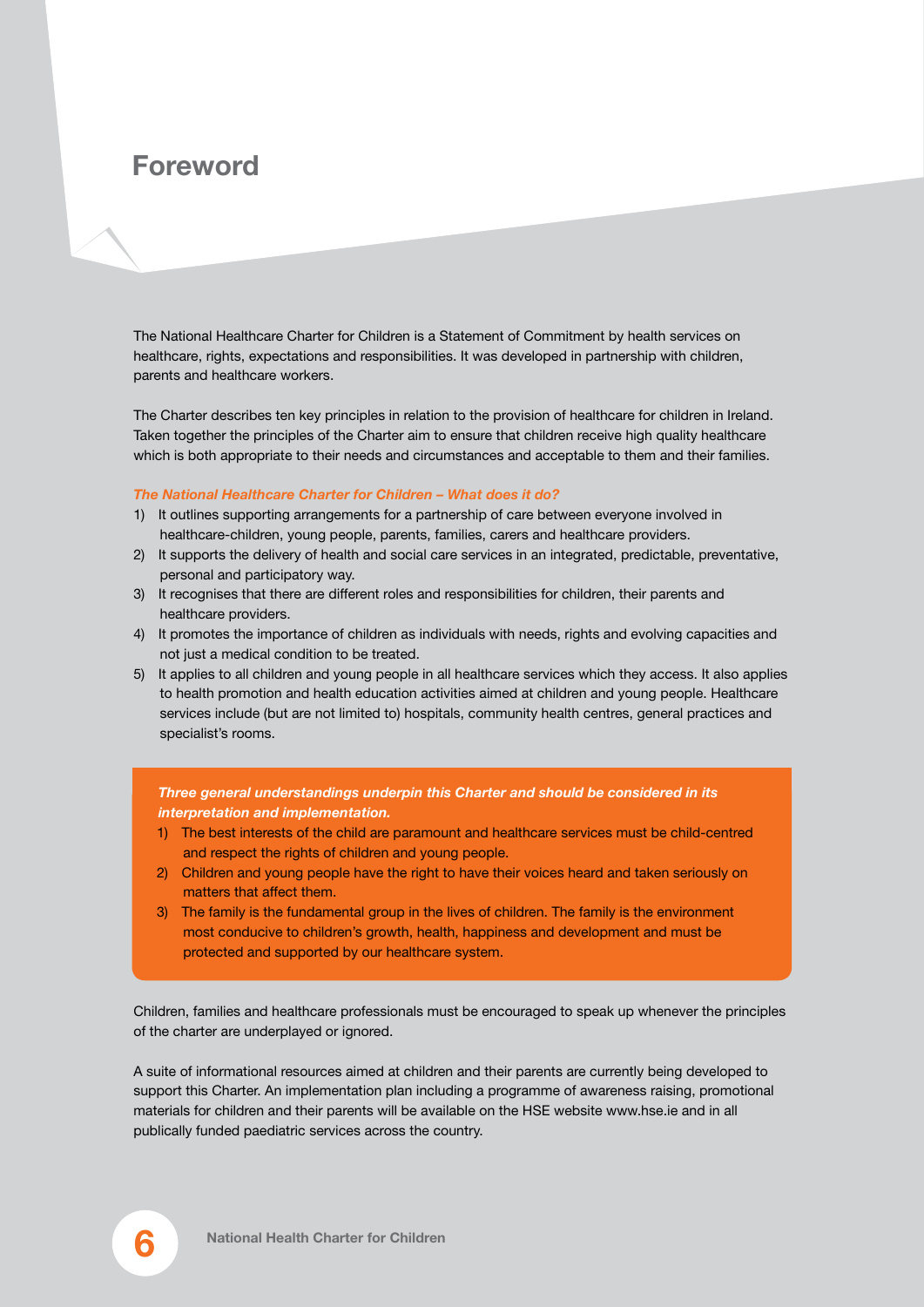This Charter is based primarily on: *The National Healthcare Charter – You and Your Health Service Ireland*; the United Nations Convention on the Rights of the Child; the Charter of the European Association for Children in Hospital, The Australian Charter on the Rights of Children and Young People in Healthcare Services and other important documents on children's experience of health services in Ireland and children's health status were taken into account in its development. The Charter supports the implementation of the National Policy on Children's Participation in Decision-Making.

We would like to take this opportunity to thank all the children and young people, parents and healthcare professionals who gave their time so generously in developing this document and especially all of those who submitted very detailed feedback during the consultation period.

This document will be reviewed every two years. If you would like to give feedback about the National Healthcare Charter for Children, please send your comments or suggestions to *yoursay@hse.ie.*

Prof. Alf Nicolson *Clinical Lead, Paediatrics*

Dr. John Murphy *Clinical Lead, Neonatology*

Mary Vermot:

Mary O'Connor *CEO, Children in Hospital Ireland Member of reference group*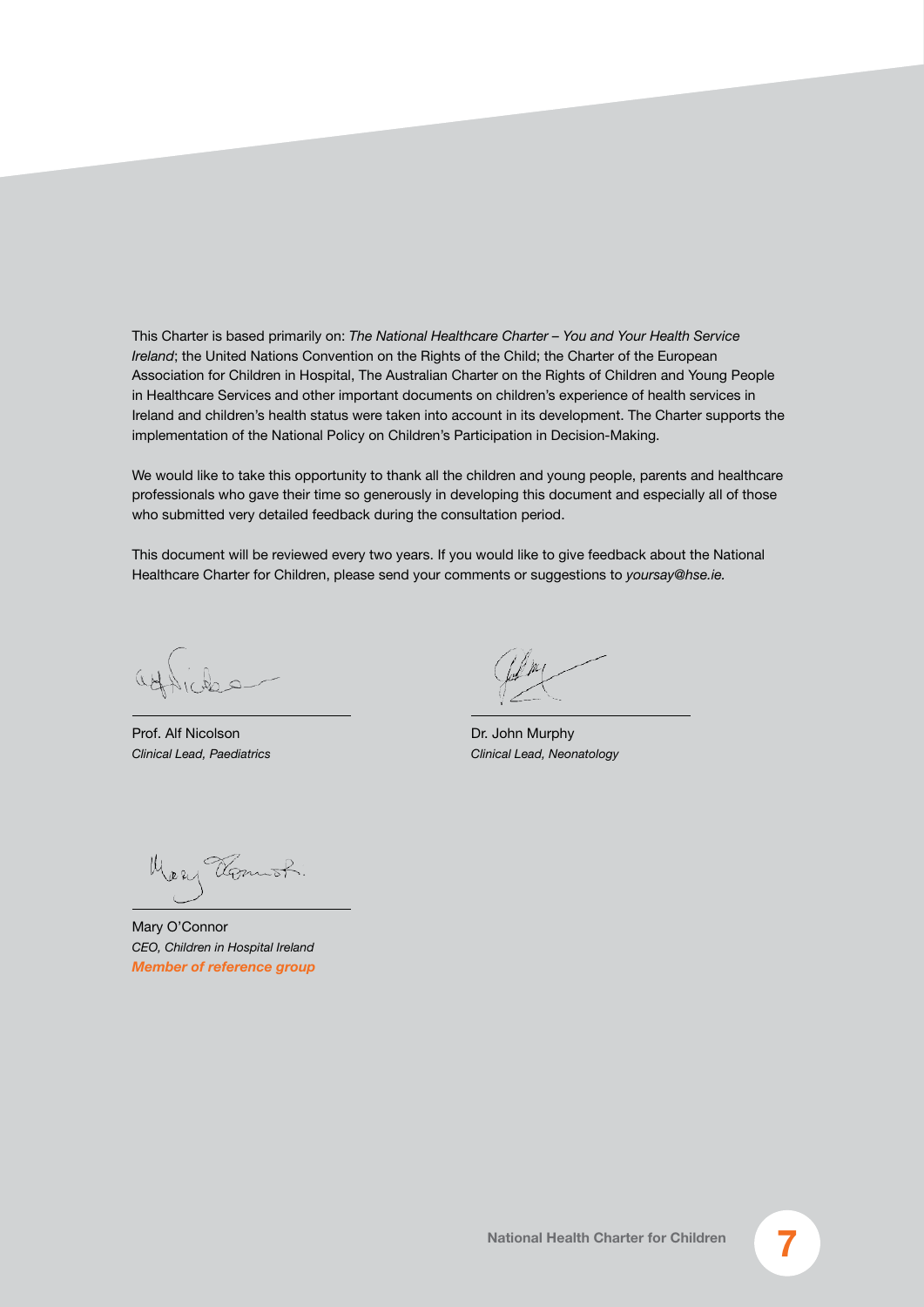# **National Healthcare Charter**

*You and Your Health Service*

The Charter describes ten key principles in relation to the provision of healthcare for children and young people in Ireland. Taken together the principles of the Charter aim to ensure that children receive high quality healthcare that is both appropriate and acceptable to them and their families.

|                                         | What you can expect                                                                                                                                                                                                                                                                              | What you can do to help                                                                                                                                                                                                                                                                                                                                     |  |
|-----------------------------------------|--------------------------------------------------------------------------------------------------------------------------------------------------------------------------------------------------------------------------------------------------------------------------------------------------|-------------------------------------------------------------------------------------------------------------------------------------------------------------------------------------------------------------------------------------------------------------------------------------------------------------------------------------------------------------|--|
| Access                                  | Every child can expect that services are<br>organised to ensure equity of access to<br>public health and social care.                                                                                                                                                                            | Children together with the support of<br>their parents can help us deliver more<br>accessible healthcare by being on time<br>for appointments letting people know<br>in time if they are going to be late or<br>cannot attend.                                                                                                                              |  |
| Dignity and<br>respect                  | All children should be treated with care.<br>sensitivity, fairness and respect<br>throughout any health care intervention,<br>with special attention for their personal<br>situation, well-being and specific needs,<br>and with full respect for their physical<br>and psychological integrity. | If you feel that they are not treated with<br>dignity and respect, together with the<br>support of your parent you should talk<br>to your healthcare team about your<br>experience and agree a way of working<br>together which meets your needs.<br>Children and their families should also<br>treat their healthcare workers with<br>dignity and respect. |  |
| Safe, appropriate<br>and effective care | Every child has the right to the highest<br>attainable quality, safe and expert<br>care. Every child shall be cared for by<br>competent staff whose training and<br>skills enable them to respond to their<br>physical, emotional and developmental<br>needs.                                    | Children, together with the support<br>of their families, will receive more<br>appropriate healthcare with improved<br>healthcare outcomes and quality of life<br>if they are informed and involved in their<br>healthcare and work closely with the<br>healthcare teams.                                                                                   |  |
| Communication<br>and information        | Every child has the right to information,<br>in a form that they can understand.<br>Every child can expect open and<br>appropriate communication throughout<br>their care.                                                                                                                       | If there is something that you do not<br>understand about your condition or<br>treatment, let your healthcare worker<br>know. Ask your healthcare worker to<br>explain it better, to draw a picture,<br>or explain it in a way that you will<br>understand. Never be afraid to ask.                                                                         |  |
| Participation                           | Every child has the right to participate in<br>decision-making about their healthcare                                                                                                                                                                                                            | Together with the support of their<br>parents, children can prepare a list                                                                                                                                                                                                                                                                                  |  |
| see leaflet                             | in a manner appropriate to their age<br>and understanding. Children have the<br>right to express their views freely and to                                                                                                                                                                       | of questions, concerns and symptoms<br>to discuss with the healthcare worker<br>in relation to their care.                                                                                                                                                                                                                                                  |  |
|                                         | have those views taken into account in<br>matters that affect them in line with their<br>age and understanding.                                                                                                                                                                                  | Parents should encourage children and<br>young people to participate in decision<br>making in line with their evolving<br>capacity to understand and engage with<br>the decision making process.                                                                                                                                                            |  |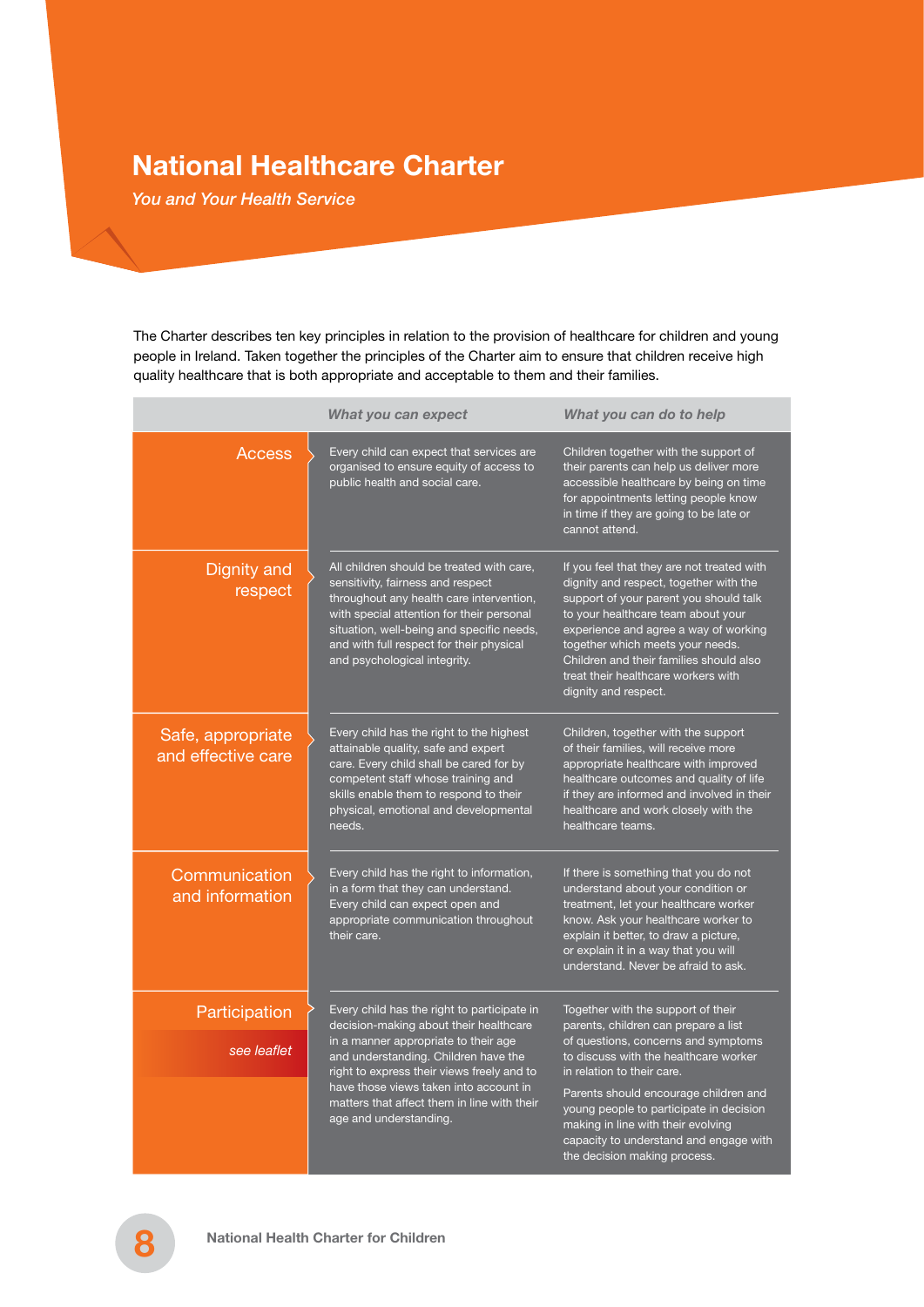|                                           | What you can expect                                                                                                                                                                                                                                                                                                                                                                                                   | What you can do to help                                                                                                                                                                                                                                                                                                                                                       |
|-------------------------------------------|-----------------------------------------------------------------------------------------------------------------------------------------------------------------------------------------------------------------------------------------------------------------------------------------------------------------------------------------------------------------------------------------------------------------------|-------------------------------------------------------------------------------------------------------------------------------------------------------------------------------------------------------------------------------------------------------------------------------------------------------------------------------------------------------------------------------|
| Play, education<br>and recreation         | Every child has the right to participate in<br>education, play, creative activities and<br>recreation, even if this is difficult due to<br>their illness or disability. Opportunities<br>for education, play and recreation<br>should be suited to their age and<br>development of children and young<br>people and take place in an environment<br>designed, furnished, staffed and<br>equipped to meet their needs. | Children together with the support of<br>their parents can let healthcare workers<br>know if the opportunities for play and<br>recreation do not meet their needs.                                                                                                                                                                                                            |
| Privacy                                   | Every child has the right to have their<br>privacy respected.<br>The privacy of children must be<br>respected in all aspects of care. Privacy<br>is not limited to personal information. A<br>child's body is an important part of their<br>identity and bodily privacy should be<br>addressed in all aspects of care.                                                                                                | Children together with the support of<br>their parents should be facilitated to<br>give feedback at the point of care if their<br>privacy has been compromised.                                                                                                                                                                                                               |
| <b>Promoting health</b><br>and well-being | Every child and young person can<br>expect that healthcare services promote<br>health and support and empower<br>children to manage long-term health<br>conditions and to reduce physical and<br>emotional stress.                                                                                                                                                                                                    | Learn more about what you can do to<br>improve your health, ask your healthcare<br>provider for information about healthy<br>living and about the support services in<br>your community, ask your health care<br>professional to help you to set goals to<br>improve your health.                                                                                             |
| Giving feedback                           | Every child has the right to give<br>feedback about their experience of<br>health-services.<br>Healthcare teams learn about improving<br>services when they hear about what<br>worked well and also what can be<br>improved upon.<br>You can expect to receive information on<br>how to make a complaint if you are not<br>happy with the care that you received.                                                     | Please tell us about your experience<br>so that we can meet your needs and<br>deliver more child friendly<br>health care;<br>Talk to staff when they are engaging<br>with you, if you feel that we could do<br>something better tell us at the point<br>of care so that it can be addressed<br>immediately and so that your experience<br>of health services can be improved. |
| Protection of<br>children                 | Every child has the right to be kept<br>safe from all forms of harm. As far as<br>possible children should be protected<br>from upsetting experiences during<br>their care. If such experiences are<br>unavoidable, the impact should be<br>minimized using all available strategies.                                                                                                                                 | If abuse, neglect or family violence<br>is disclosed, confirmed or suspected<br>health professionals must intervene<br>appropriately in your best interests                                                                                                                                                                                                                   |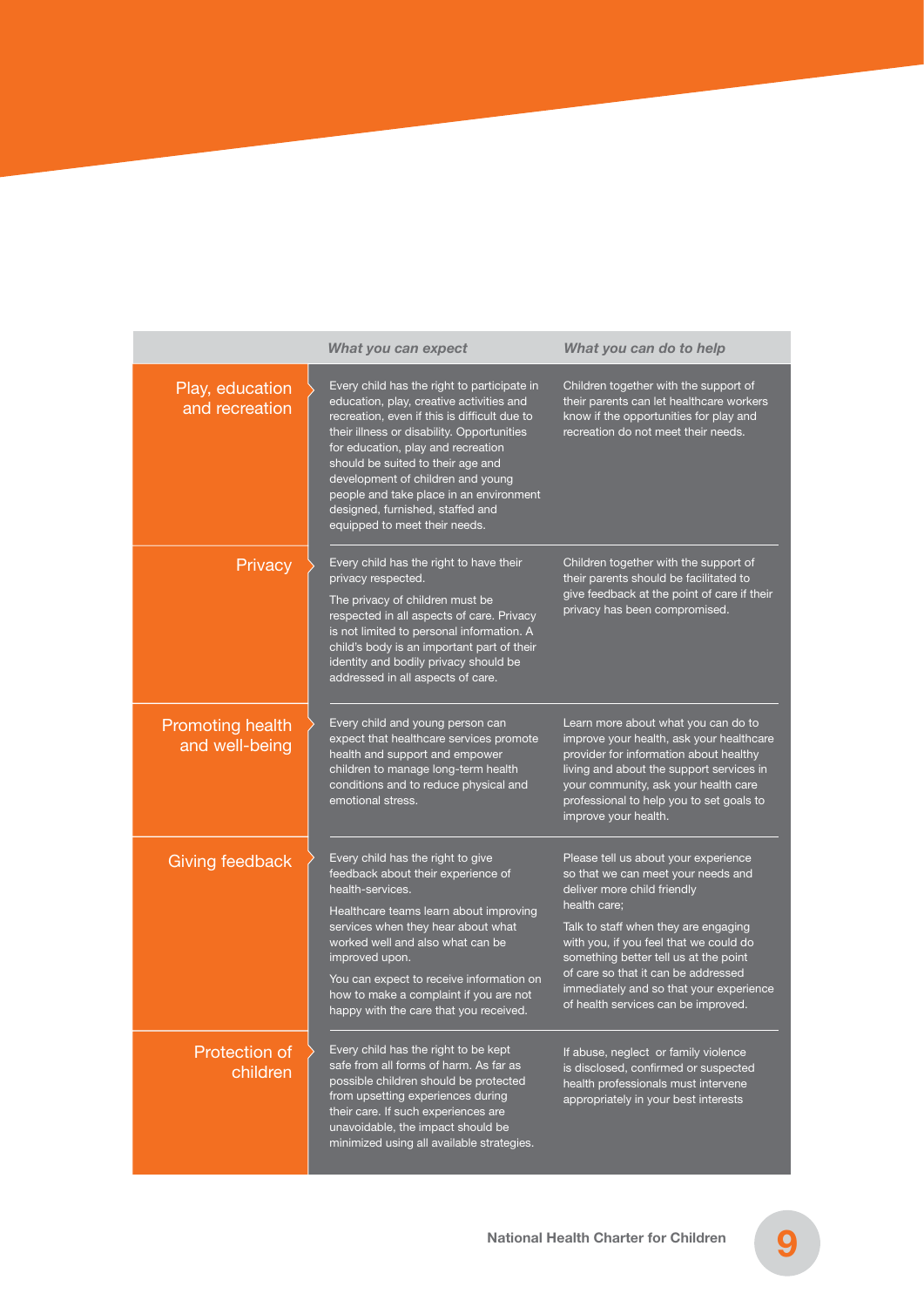**Access**



Every child can expect that services are organised to ensure equity of access to public health and social care.

Health services should be accessible to children without discrimination on the basis of their or their family's ethnicity, race, social economic status, religion, gender, age, sexual orientation, disability, illness, appearance, language or culture.

As much as possible healthcare should be provided in the home or in the community. Health services should be planned and administered in co-operation with children and young people, their families and the communities concerned. Travelling to access healthcare services for children can often put huge strains on families, but is sometimes necessary for the child to receive the best possible care and outcomes.

Every child and young person can expect continuity of healthcare, including well planned care that follows them into adult or other services.

#### **WHAT THIS MEANS FOR YOU**

- You should receive care that is appropriate, timely and based on need, not on your ability to pay.
- You should be registered with a general practitioner (GP) and if necessary, be able to change GP easily. Children under 6 have free access to general practice care. For further information visit www.hse.ie.
- You should receive emergency medical treatment from their GP and/or emergency department should they need it.
- If needed you should be referred to see a specialist children's medical consultant or other appropriate health and social care professional services when your GP thinks it necessary, and be referred for a second opinion if it is required or requested.
- If a recommended medical treatment or therapy is not available at the health and social care facility first attended by you, you should be referred to another team where the expert care is available.
- You should be admitted to hospital only if the care you require cannot be provided as well at home in the community or on an outpatient or daycare basis.
- All children should have access to newborn screening and vaccinations and attend a public health nurse for five core developmental assessments in their community.
- Infants and children requiring artificial nutritional support on discharge should have access to appropriate support required to maintain adequate nutritional intake at home.
- You can expect that any waiting period for an appointment, test or a treatment or therapy will be kept as short as possible.
- You should receive clear information in relation to accessing healthcare services, this information should make clear, details of:
	- Appointment dates, times and locations.
	- The estimated cost of a health provider's services for your child before you avail of the treatment/ therapy/care, where relevant and possible.
	- The estimated waiting times for a health provider's services and, where known, information about alternative service providers.
- What you can expect to happen to you on the day of any intervention such, as a CT scan or ultrasound.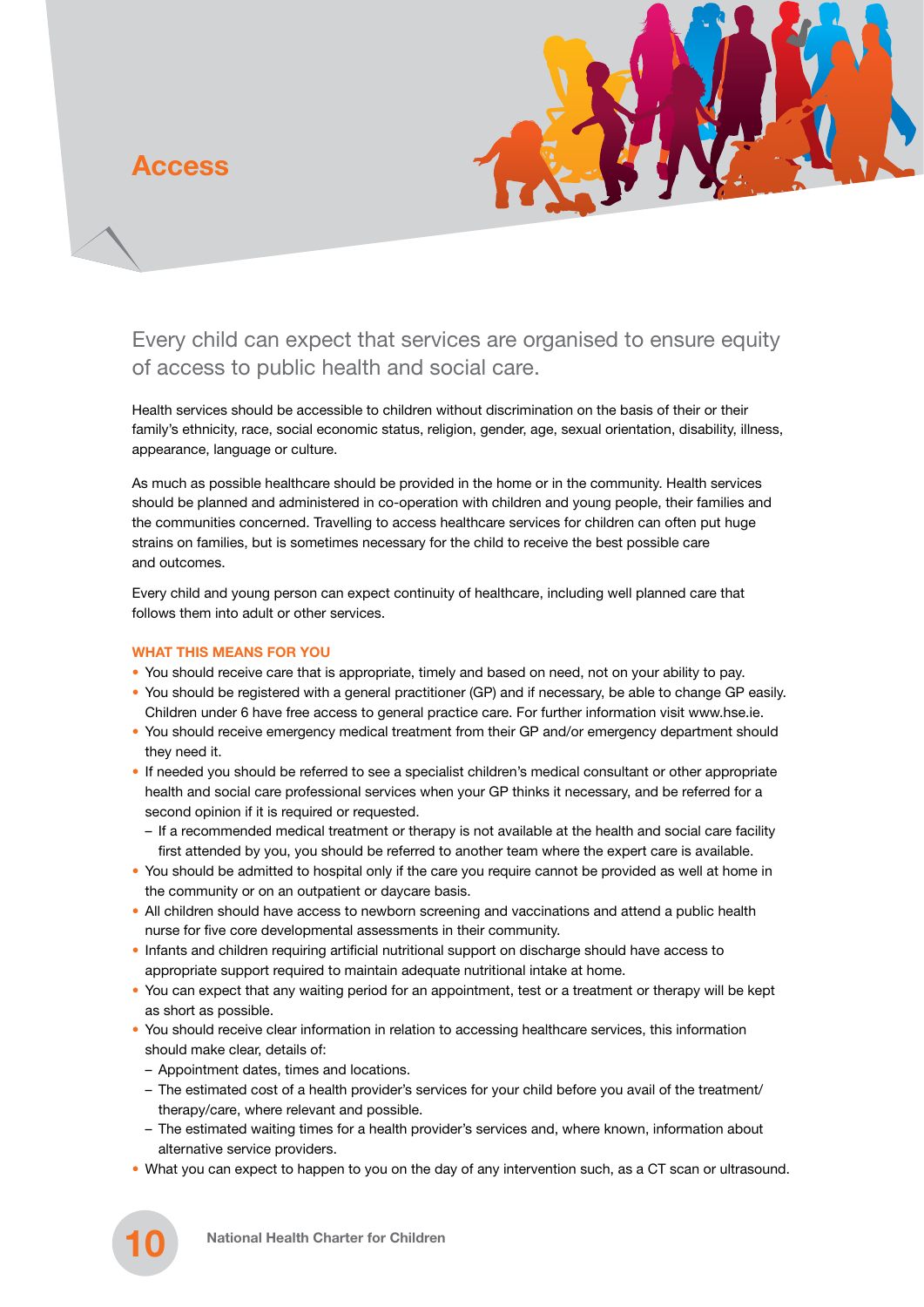#### *Knowing who is caring for you*

Healthcare workers should always introduce themselves and wear name badges. You should be told the name and role of everyone who cares for you and the name of who is in charge of your care.

#### *Continuity of care and smooth transitions between services involved in children's care.*

Continuity of care should be ensured by the team caring for children. When a child is referred from one part of the health service to another service or team, all relevant details of the child's health and care plan should be forwarded as appropriate. Children and young people who move across different geographical locations and health services are entitled to continuity of care.

For children and young people with long-term health issues, planning for their care as they become adults is crucial for their well-being. Account should be taken of the evolving capacity of children and young people and particular care should be taken to support young people making the transition from paediatric to adult health and social care services. Regard must be had to the whole-child approach and interventions that manage the child's health condition, but also respond to their physical and social environment, including education and housing and other needs. Collaborative approaches and partnership working with key stakeholders are critical to ensure that children's healthcare needs are addressed in a holistic manner.

#### **WHAT YOU CAN DO TO HELP**

### *Everybody has the responsibility to improve the accessibility of healthcare. Children together with the support of their parents can help us deliver more accessible healthcare by:*

- Being on time for appointments, letting people know in time if they are going to be late or cannot attend,
- If you cannot keep an appointment inform your healthcare provider in plenty of time so that your appointment can be given to another child.
- Asking your healthcare professional how long you may expect to wait before receiving certain kinds of appointments, tests or treatments.
- If a member of staff (such as a public health nurse) is due to visit your home to see you please make sure that you are there at the agreed time.
- If you have any special requirements, such as alternative methods of communication or special nutritional requirements, please let healthcare services know in advance of visits where possible.

#### *Contact details*

Make sure that your GP surgery, dental surgery or any hospital or healthcare service you attend has upto-date information about how to contact you. If you change address or phone number, please inform all relevant healthcare providers as soon as possible.

### **PARENTS**

If your child needs to go to hospital, especially for an overnight stay you can help by preparing your child for hospital. Bring your children up with the idea that doctors and nurses are nice people who try to make you better and that a children's ward is a nice place, where parents can stay and children play.

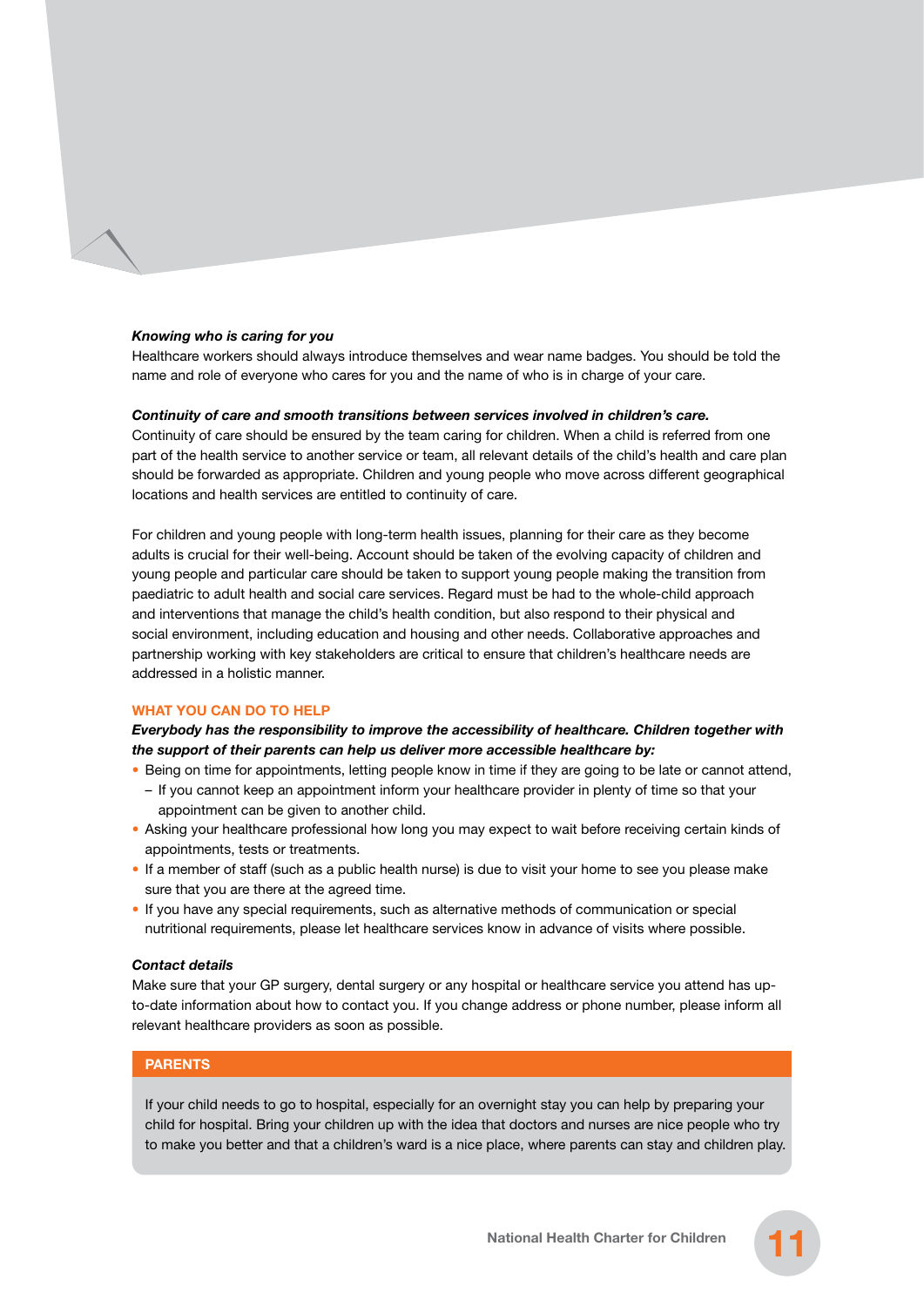# **Dignity and Respect**



All children should be treated with care, sensitivity, fairness and respect throughout any health care intervention, with special attention for their personal situation, well-being and specific needs, and with full respect for their physical and psychological integrity.

### **WHAT THIS MEANS FOR YOU**

- You will receive healthcare in a child- and family-friendly atmosphere with openness and good communication;
- You will be the heart of healthcare decision-making with the support of your families;
- The religious belief and cultural background of your family to be taken into account;
- The environment should be adapted to meet your needs and circumstances, taking into account your age and development and evolving capacity.

### *This also means that:*

- The rights of all sick children must be respected regardless of the environment in which they receive healthcare.
- When a child is dying or dies, the child and his/her family must be given all appropriate support, care and assistance. Information regarding the death of the child will be given sympathetically, sensitively, in private and in person.
- Staff will support families to cope with critical situations a child or young person might endure. This applies especially to life-threatening situations.
- End of life care (palliative care) should be available to children if needed

# **WHAT YOU CAN DO TO HELP**

If you feel that they are not treated with dignity and respect, together with the support of your family, you should talk to your healthcare team about your experience and agree a way of working together which meets your needs.

Children and their families should also treat their healthcare workers with dignity and respect.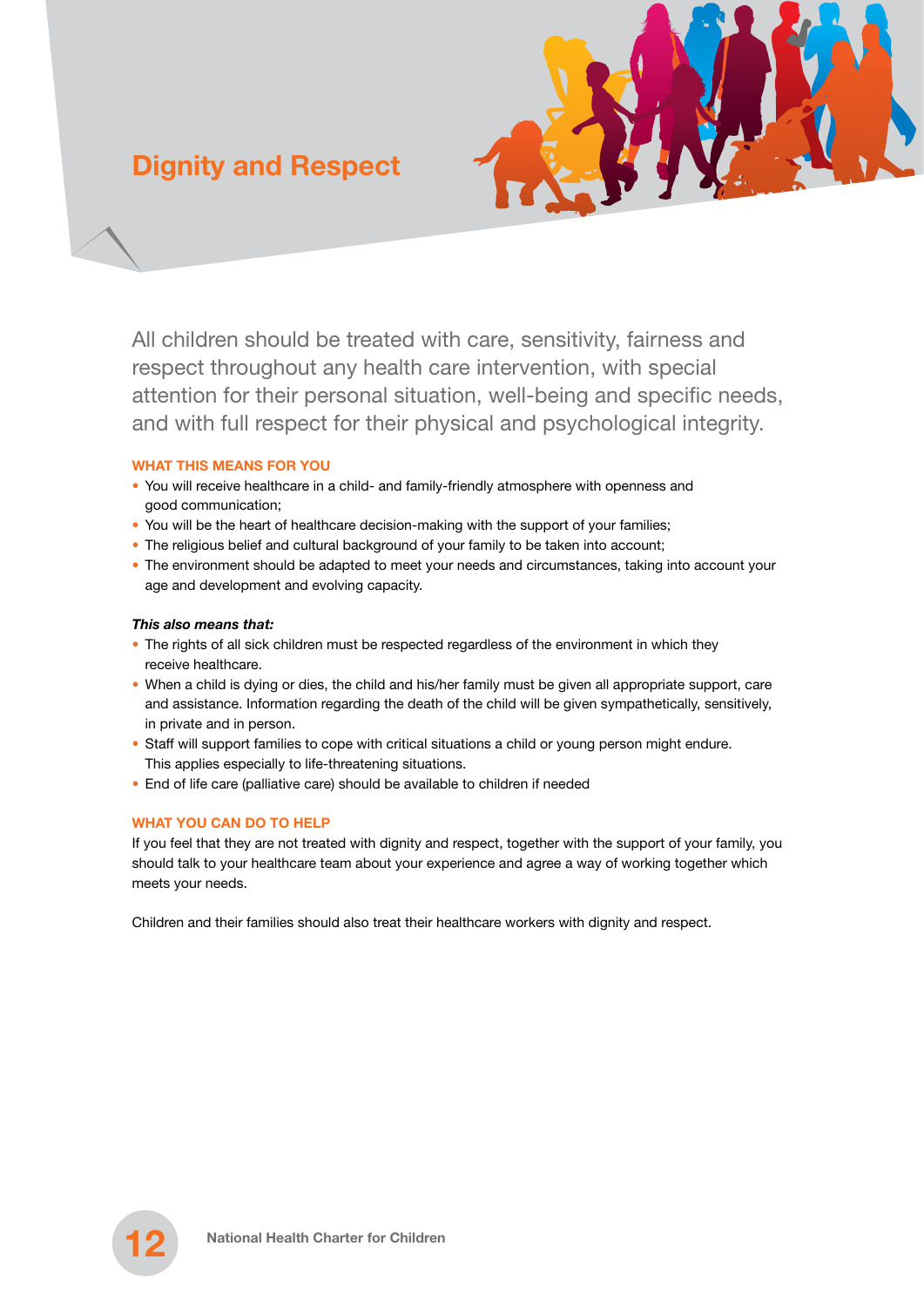# **Safe, appropriate and effective care**



Every child has the right to the highest attainable quality, safe and expert care. Every child shall be cared for by competent staff whose training and skills enable them to respond to their physical, emotional and developmental needs.

Every child shall be protected from unnecessary medical/healthcare treatment and investigation, if no benefit for the individual child can be derived.

#### **WHAT THIS MEANS FOR YOU**

- You will receive care which is informed, clinically appropriate and provided by professionals who are skilled and competent.
- You will receive healthcare in an environment where systems and structures work effectively to ensure safety and to ensure that your care is well coordinated.
- Healthcare workers will do everything that they can to control your pain.
- That healthcare services have processes in place to ensure that you receive safe healthcare irrespective of the healthcare setting and that we will do our very best to prevent healthcare-associated infection.
- You will have access to appropriate food, fluid and nutrition and assistance with feeding as necessary.

### **WHAT YOU CAN DO TO HELP**

Ways that children together with the support of their families can help promote effective, appropriate healthcare.

Children, together with the support of their families, will receive more appropriate healthcare with improved healthcare outcomes and quality of life if they are informed and involved in their healthcare and work closely with the healthcare teams.

#### *To ensure that you receive the best care possible you should always:*

- ask questions;
- talk to your healthcare team;
- listen and note down the information they give.

### *Help prevent the spread of infection:*

Children can help to prevent germs from spreading, by hand-washing. Together with the support of their families, children can help in the following ways:

- washing their hands after coughing/sneezing, after going to the toilet, after touching anything wet (e.g. ooze from your wounds, urine from a catheter, from blood stained dressings) and before mealtimes.
- If you can't get to a sink to wash your, ask healthcare staff to provide you with a means to clean your hands (e.g. basin of water and soap/wipes/alcohol hand rub) so that you can keep your hands clean.
- Avoid touching any wounds or the area around drips, drains or catheters.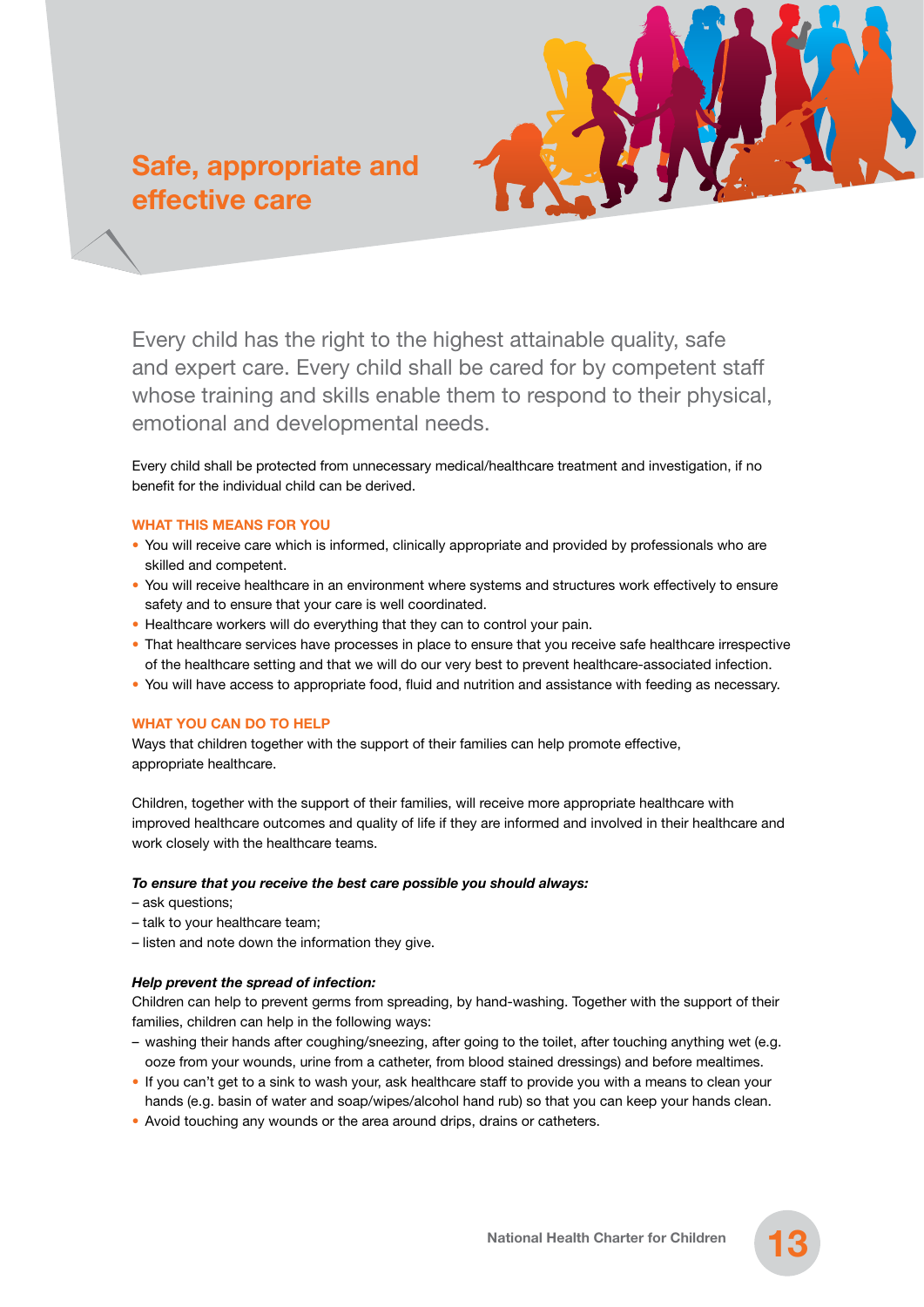- Ask the doctor or nurse why you have a drip or catheter and how you can help prevent it from getting infected. Let staff know if the area around the drip becomes sore or red or if the bandage falls off or looks wet or dirty.
- If you have diarrhoea and are on an antibiotic or have recently been on one let your doctor know.
- If you think HSE premises are not clean let a member of staff know.
- If you think a staff member has forgotten to hand wash before examining you give them a gentle reminder.

#### *For information on medication safety, see Appendix II.*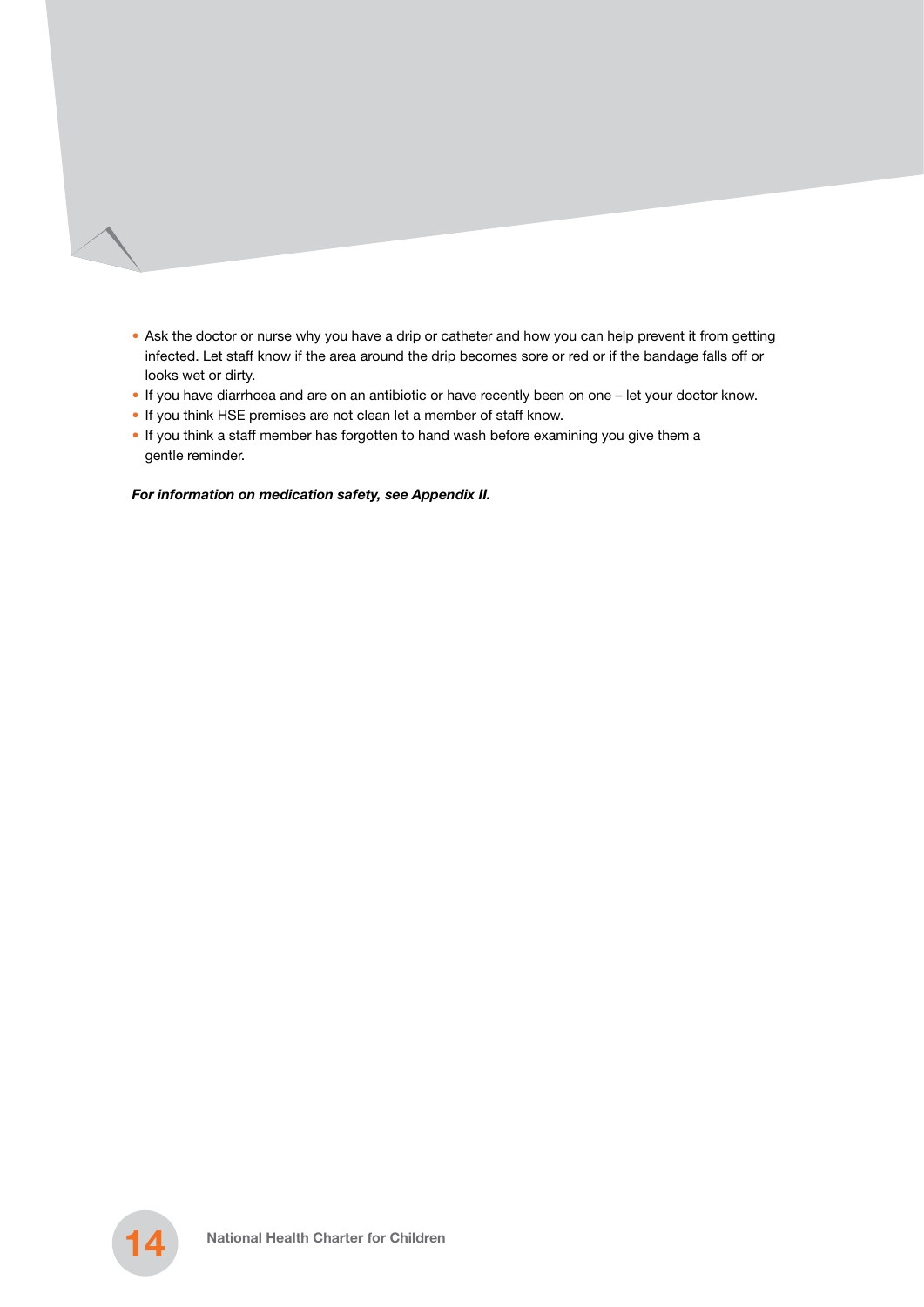# **Communications and information**



Every child has the right to information, in a form that they can understand. Every child can expect open and appropriate communication throughout their care.

Children have the right to information that they can understand about their health and healthcare. Information for children should take into account the child's age and level of development, and;

- appreciate their capacity to understand information and express their views;
- be conveyed using language that is accessible to the child or young person with appropriate verbal, audio-visual and/or written information, supported by illustrative aids, models, play or other media presentations;
- whenever practicable and appropriate, involve parents in the communication process.

### **WHAT THIS MEANS FOR YOU**

#### *Information provided to you about your healthcare needs should:*

- be provided continuously throughout your journey through healthcare services;
- take account of your evolving capacity to understand, respond to and engage with the information received;
- include information regarding care after discharge;
- be provided in a safe, secure and private environment without pressure of time;
- be communicated in different ways, using different methods where necessary to facilitate understanding;
- be checked by the staff member to ensure that the information given has been correctly understood by both you and your parent(s);
- provide your parents with access to written or pictorial documentation regarding your illness.

It is crucial that healthcare workers talk directly to you as well as to your family, even if you don't seem to understand. Healthcare workers and families should be as open as possible with you about your health and healthcare. You are entitled to know what is going to happen to you before a procedure occurs and to be given honest information about your condition and treatment outcomes, and to be helped to select and practice strategies for coping.

# **COMMUNICATION AND INFORMATION IN RELATION TO YOUR CARE:**

## *What this means for children and young people. Every child can expect open and appropriate communication throughout their care:*

- about your health and what the proposed treatment or care aims to do especially when plans change or if something goes wrong;
- concerning the results of any proposed treatment and medication, including the possible risks and alternatives;
- regarding the type of continuing healthcare or therapy that you may need, including medication, continuing care in hospital, timely and appropriate, referrals, convalescence or rehabilitation;
- regarding discharge arrangements and follow-up support in the community.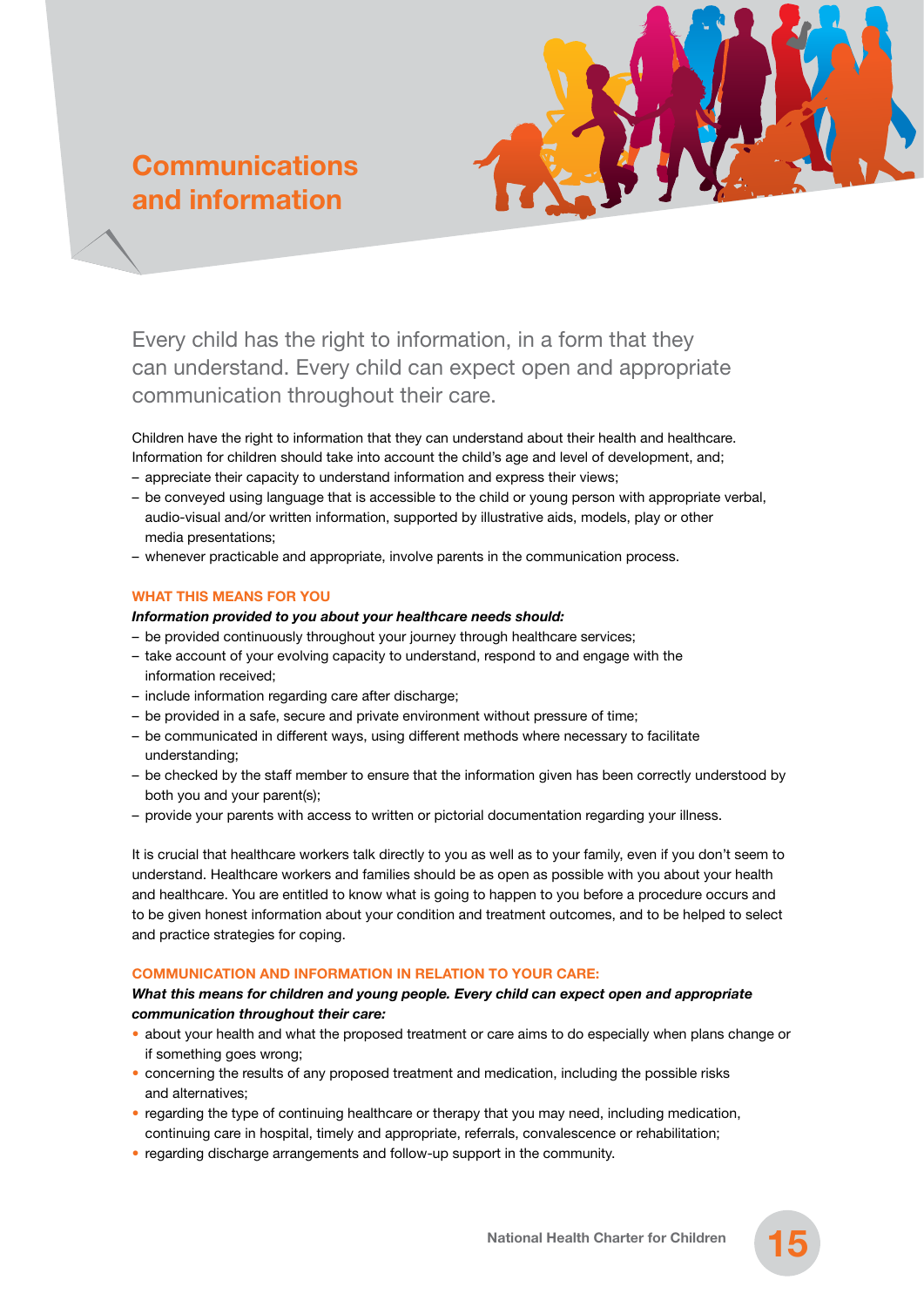#### *You should be given:*

- the opportunity to ask questions and receive answers that you can understand;
- be supported to ask questions and to make the most of consultations;
- benefit from interpretative services where possible. A child or a sibling should not be used as an interpreter for the parents.

#### **WHAT YOU CAN DO TO HELP**

#### *Children together with the support of their parents can promote improved communication:*

- If there is something that you do not understand about your condition or treatment, let your healthcare worker/team know. Ask your healthcare worker to explain it better, to draw a picture, or explain it in a way that you will understand. Never be afraid to ask.
- Together with their parents, children can provide information about their medical history, current treatment, medication and alternative therapies. It may be helpful for you to carry a healthcare record with you including information about vaccinations etc.
- See p.18 for questions to ask about your healthcare plan.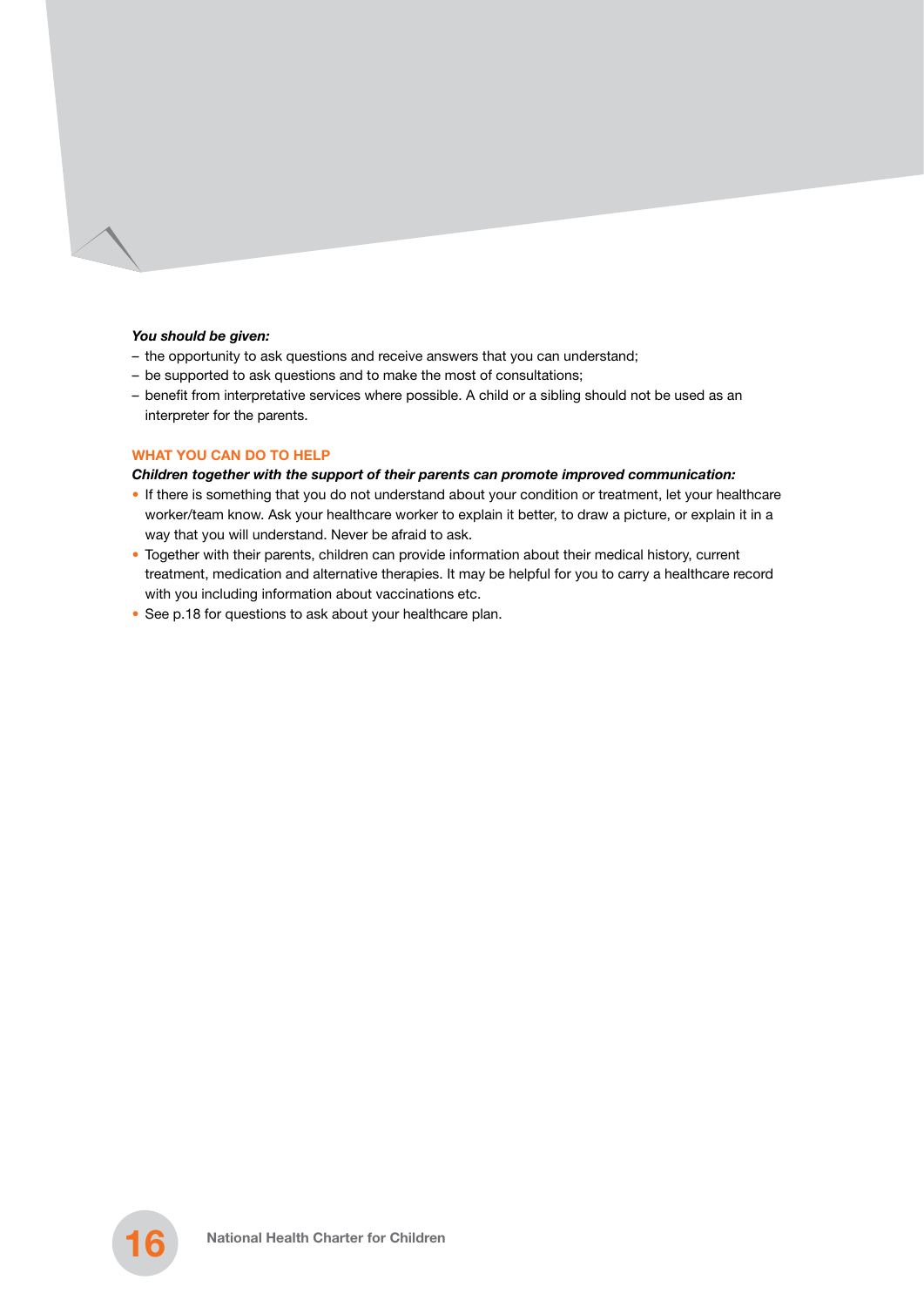# **Participation**



Every child has the right to participate in decision-making about their healthcare in a manner appropriate to their age and understanding. Children have the right to express their views freely and to have those views taken into account in matters them.

Every child and young person has the right to have their parents or parent substitute with them when receiving care in hospital or community services.

### **WHAT THIS MEANS FOR YOU**

You have the right to be involved in decision making about your healthcare, to the greatest extent possible in line with your capacity to understand. You should be offered choices wherever possible. Further, you can seek a second opinion. Whenever you have questions or ideas about your healthcare, these should be heard. If your views cannot be acted on, you are entitled to an explanation.

*In order to ensure that you can participate in decision making, healthcare professionals ought to be competent and committed to communicating with children. Children and young people need:*

- adequate information regarding their immediate health condition, the proposed forms, risks, and merits of treatment or therapy and its goals as well as the measures to be taken;
- adequate information on alternative forms of treatment or therapy;
- advice and support to parents enabling them to evaluate the proposed way of proceeding.

Children should be informed if student healthcare staff are involved in delivering their care. Students should always seek permission before any medical examination or interview.

Every child has the right to have their parents with them at all times, includes all situations where they need or possibly might need their parents.

# **WHAT YOU CAN DO TO HELP**

### *Ways that you can support participation:*

Parents should encourage children and young people to participate in decision making in line with their evolving capacity to understand and engage with the decision-making process. Although parents have the legal right to consent up to 16 years, the process of involving children in decision-making should begin as early as possible.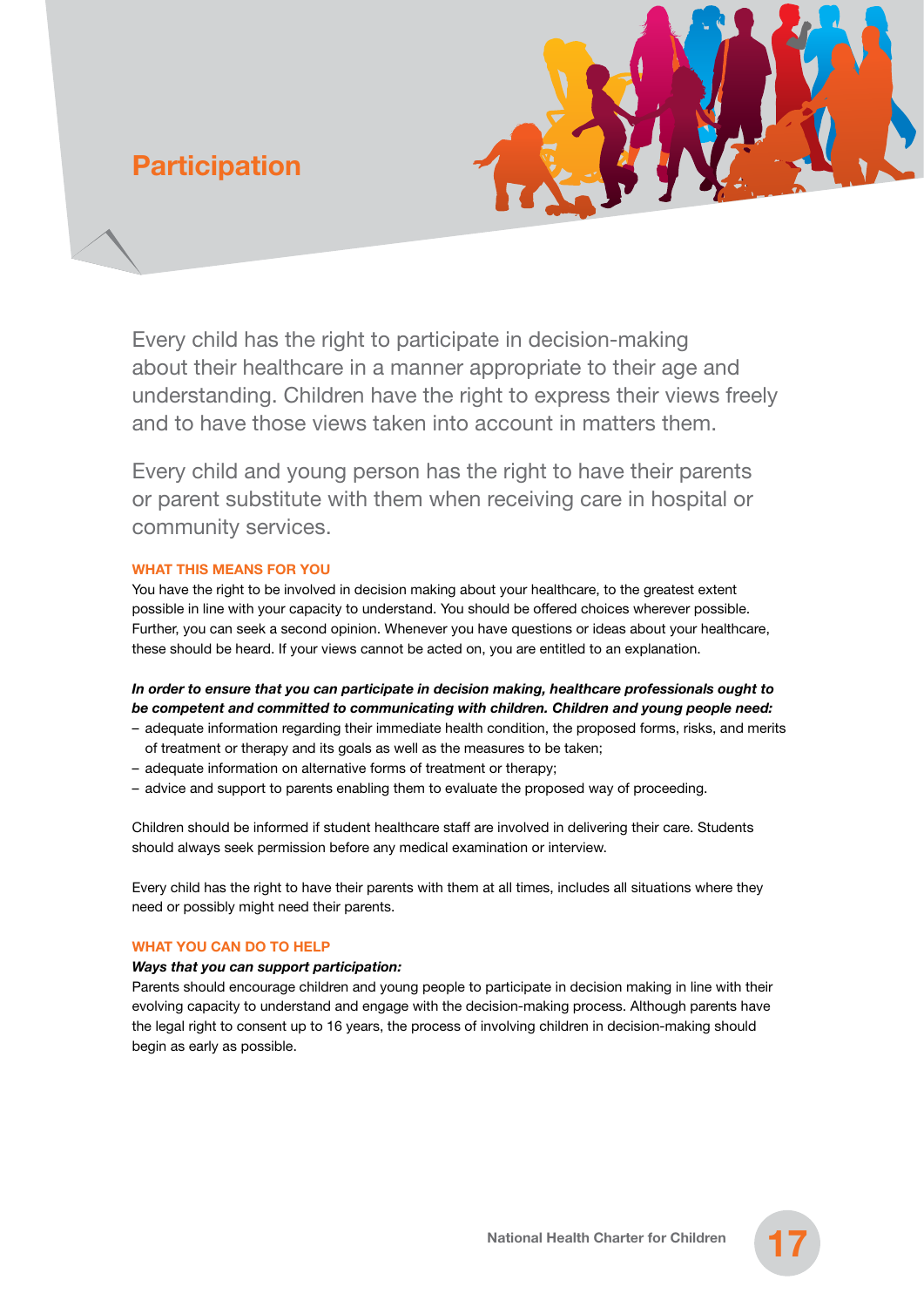### *Age and consent to healthcare treatment, what this means for children:*

For children below the age of 16 years a parent must give consent to the treatment of the child. In relation to healthcare treatment covered by the mental health act 2001, children under the age of 18 years must have the consent of their parents<sup>1</sup>.

## *Together with the support of their parents, children can prepare a list of questions, concerns and symptoms to discuss with the healthcare worker in relation to their care. Here are a few suggested questions to get you started:*

- Can you please tell me more about my health (condition)?
- Do you have any information that I can take away with me?
- Can you tell me where I can find out more information? (plain English, child friendly information, which is evidence based).
- Why do I need to have this test?
- What are the different treatments or therapies for this condition?
- How will this treatment/therapy help me?
- What does the treatment/therapy involve?
- What can go wrong for me?
- What is likely to happen if I do not have this treatment/ therapy?
- Who will be caring for me?
- What should I look out for?
- When should I come back to see you?
- Ask about your care plan before you leave hospital. Ask for it to be fully explained to you. Make sure you get the results of any tests or procedures.
- If you are having any procedure or intervention, including surgery, clarify with the relevant professionals so that everyone is clear about exactly what is going to be done.

<sup>1</sup> The National Policy on Consent in Healthcare, outlines the responsibility of parents to give consent for children up to the age of 16 years. For more information see *www.hse.ie*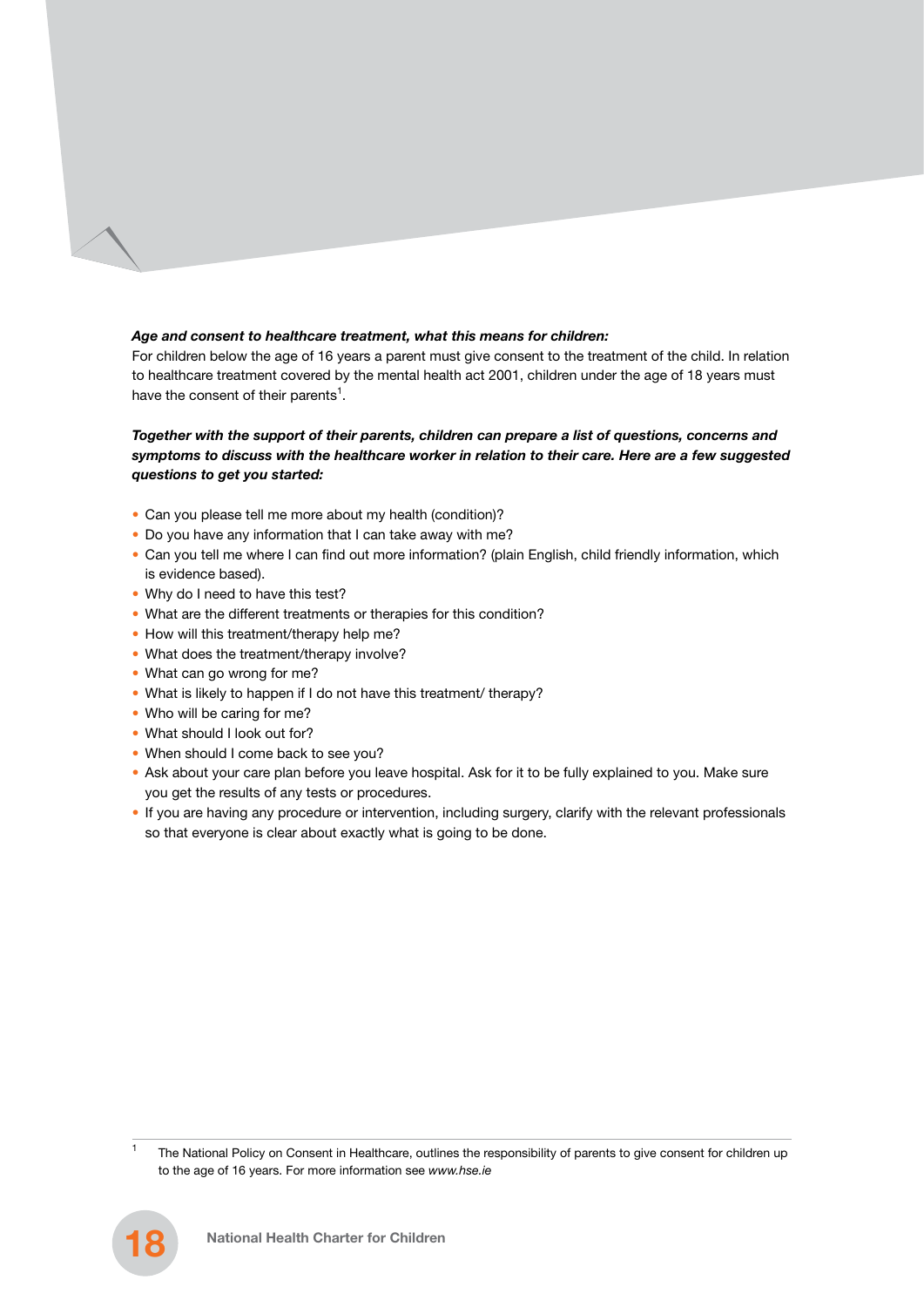# **Play, education and recreation**



Every child has the right to participate in education, play, creative activities and recreation, even if this is difficult due to their illness or disability. Opportunities for education, play and recreation should be suited to their age and development of children and young people and take place in an environment designed, furnished, staffed and equipped to meet their needs.

### **WHAT THIS MEANS FOR YOU**

To the greatest extent practicable, you should be assisted to participate in regular activities and routines while in a healthcare service. You should continue to receive education while you are in healthcare services<sup>2</sup>.

You have the right to an environment which meets your needs, age, development and circumstances and regardless of whether you are receiving healthcare. This applies also to day-facilities or other areas where children are being treated or examined.

### *You should have access to extensive possibilities for play, recreation and education*

- available in the form of appropriate play or recreation materials;
- adequate periods of time for play seven days a week;
- provision for the abilities of all age groups cared for in the facility;
- inspirational and creative activities for all children;
- allowing for the continuation of the level of education already reached.

The architecture and interior design of such an environment must incorporate appropriate features for all age groups and types of illnesses treated in the facility. The environment should be adaptable to the needs of different age groups and not be focused on one particular age group.

# **WHAT YOU CAN DO TO HELP**

Children together with the support of their parents can let healthcare workers know if the opportunities for play and recreation do not meet their needs.

<sup>2</sup> Hospitalised children can expect to receive educational support tailored to their needs during their hospital stay. See *http://www.hospitalteachers.eu/who/hope-charter*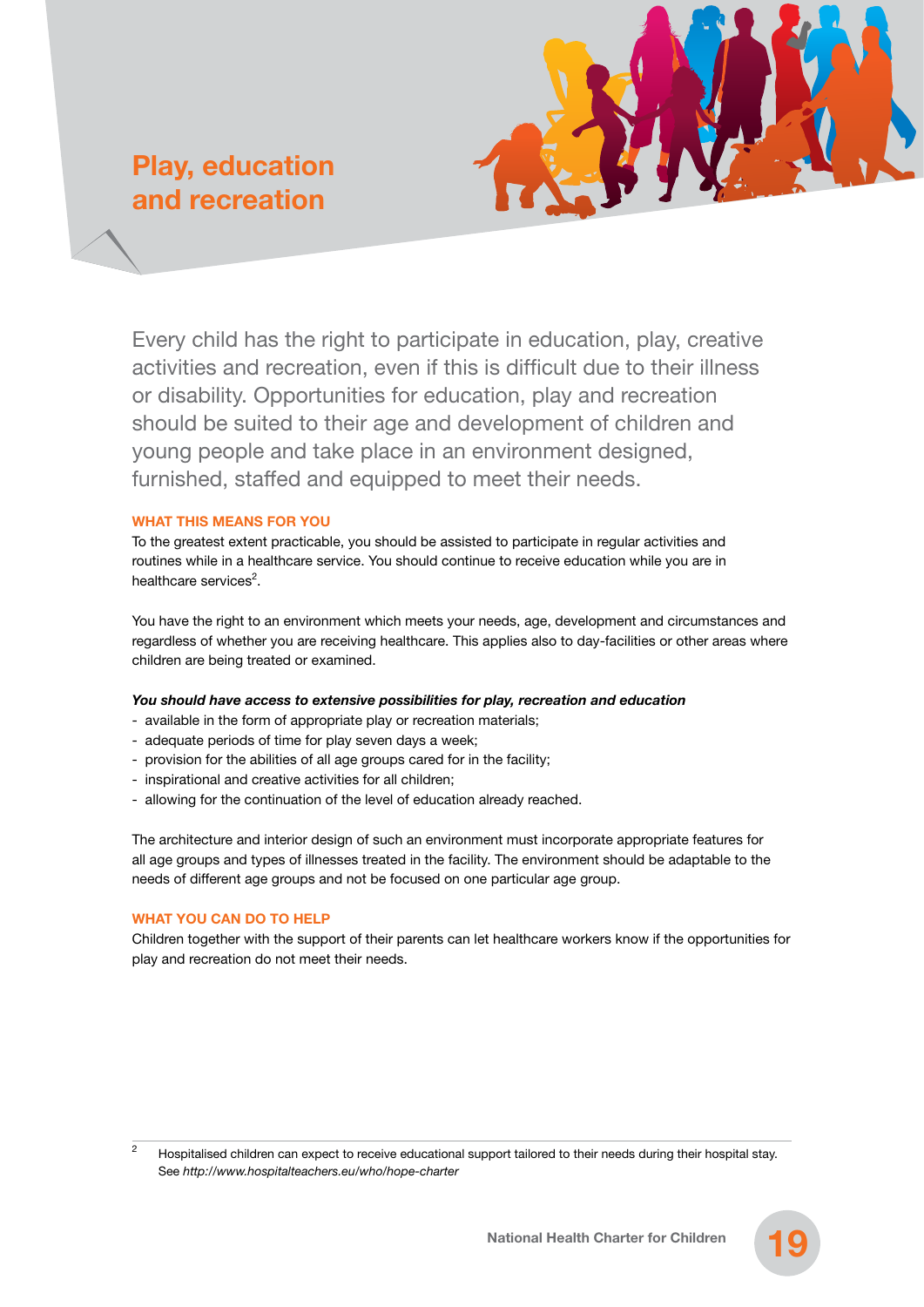**Privacy**



# Every child has the right to have their privacy respected.

The privacy of children must be respected in all aspects of care. Privacy is not limited to personal information. A child's body is an important part of their identity and bodily privacy should be addressed in all aspects of care. This is particularly important in physical examinations and personal hygiene activities such as dressing, toileting and bathing.

Children's religious and cultural beliefs may also require special responses in relation to the privacy of their bodies. Children and young people may request a staff member of the same gender and this should be accommodated whenever possible. Healthcare providers should be alert to the fact that children's privacy needs and wishes may change as they mature. These needs and wishes should be respected.

### **WHAT THIS MEANS FOR YOU**

• Protection from physical exposure;

- protection from treatment and behaviour which diminishes self respect or makes the you feel embarassed or humiliated;
- the right of personal retreat, to be alone;
- the right of private communication with staff:
- the right of undisturbed association with close family members and friends;
- audio and visual separation from adults in emergency department services.

### *The confidentiality of children and young people's information*

The confidentiality of children's personal information is very important. Proper handling of children's personal health and other details is necessary to ensure that the information remains private. Keeping children's details confidential (except where this places them at risk) and assuring children and young people that their privacy is respected, encourages them to share all of the information relevant to their care with health professionals.

### **PARENTS**

- Obtain and inspect a copy of your child's health information.
- Your child's personal health information will be stored securely and not disclosed to others without your consent. Your child's personal health information will only be accessed by those who need it for your child's care.
- You should be facilitated to complain if you are unhappy with how health services have used or protected your health information.
- Your healthcare records may be accessed for audit purposes to provide assurance to the HSE about the quality of service provision.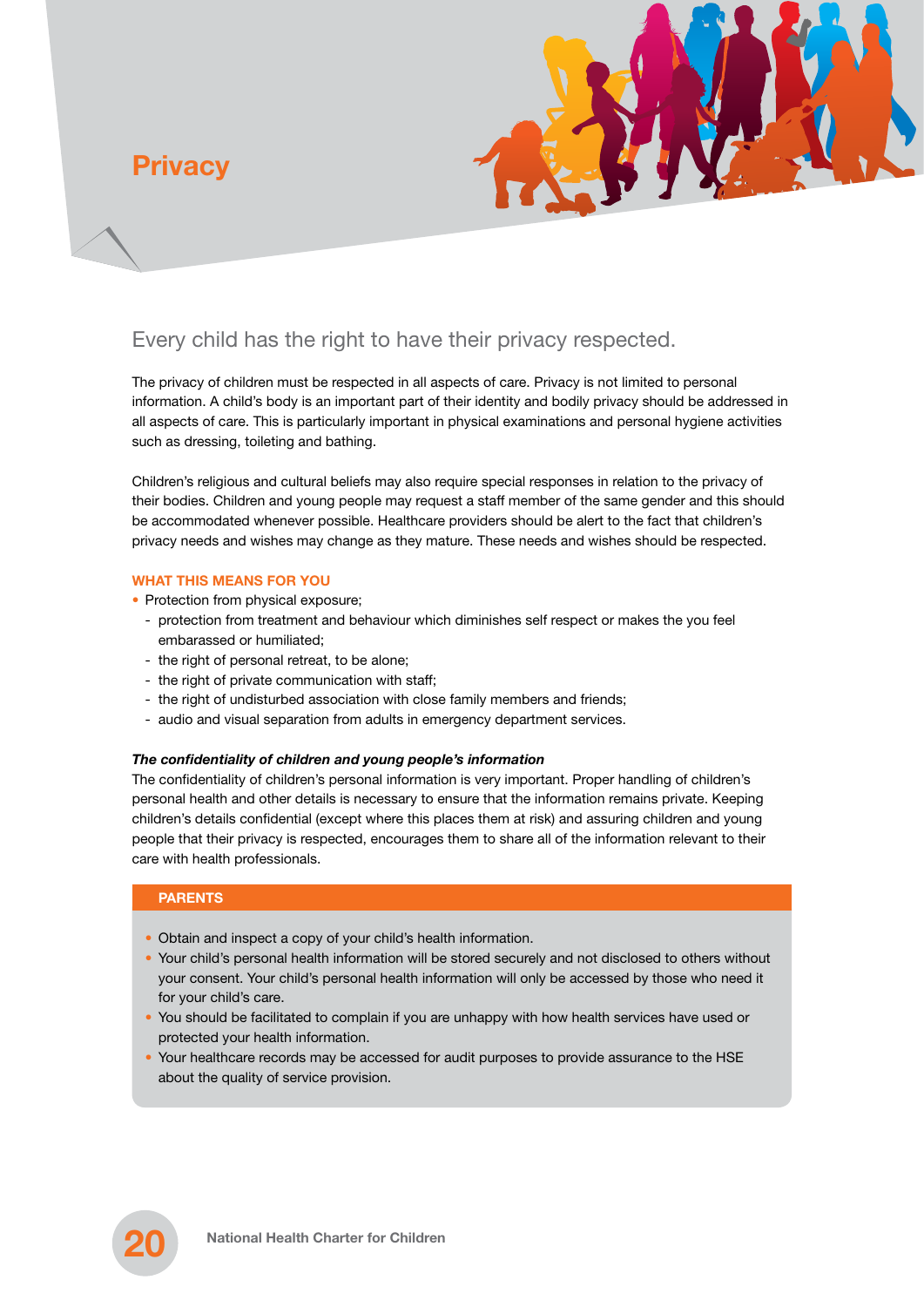# **Promoting health and well-being**



Every child and young person can expect that healthcare services promote health and support and empower children to manage long-term health conditions and to reduce physical and emotional stress.

Health is more than merely the absence of disease. Health is a holistic concept incorporating equally important and in-separable elements of physical, mental and social well-being. Most common chronic diseases, disabilities and injuries in children can be prevented.

### **WHAT THIS MEAN FOR YOU**

- You will receive information and advice on how to stay as healthy as possible and you will receive the necessary support and encouragement to do so
- If you have a long-term health condition, you will be empowered to manage your condition and together with the support of your parents will be given advice and support to prevent further illness
- You have the right to participate in vaccination and core developmental assessments provided through your local primary healthcare services
- Healthcare services work in partnership with schools and the wider community to promote health amongst children, examples of this work include:
	- Promotion of dental health
	- Healthy eating
	- Active living and the promotion of play
	- Managing weight
	- Prevention of smoking
	- Prevention of disease through immunisation

You will have the opportunity in your school to participate in health and well-being programmes.

### **WHAT YOU CAN DO TO HELP**

### *Ways that you can improve your health, children together with the support of their parents can improve and maintain their health:*

• Learn more about what you can do to improve your health, ask your healthcare provider for information about healthy living and about the support services in your community, ask your health care professional to help you to set goals to improve your health.

#### *This could mean:*

- taking more exercise, living an active life
- eating healthy food
- managing your weight
- avoiding smoking,
- not drinking too much alcohol
- not using drugs

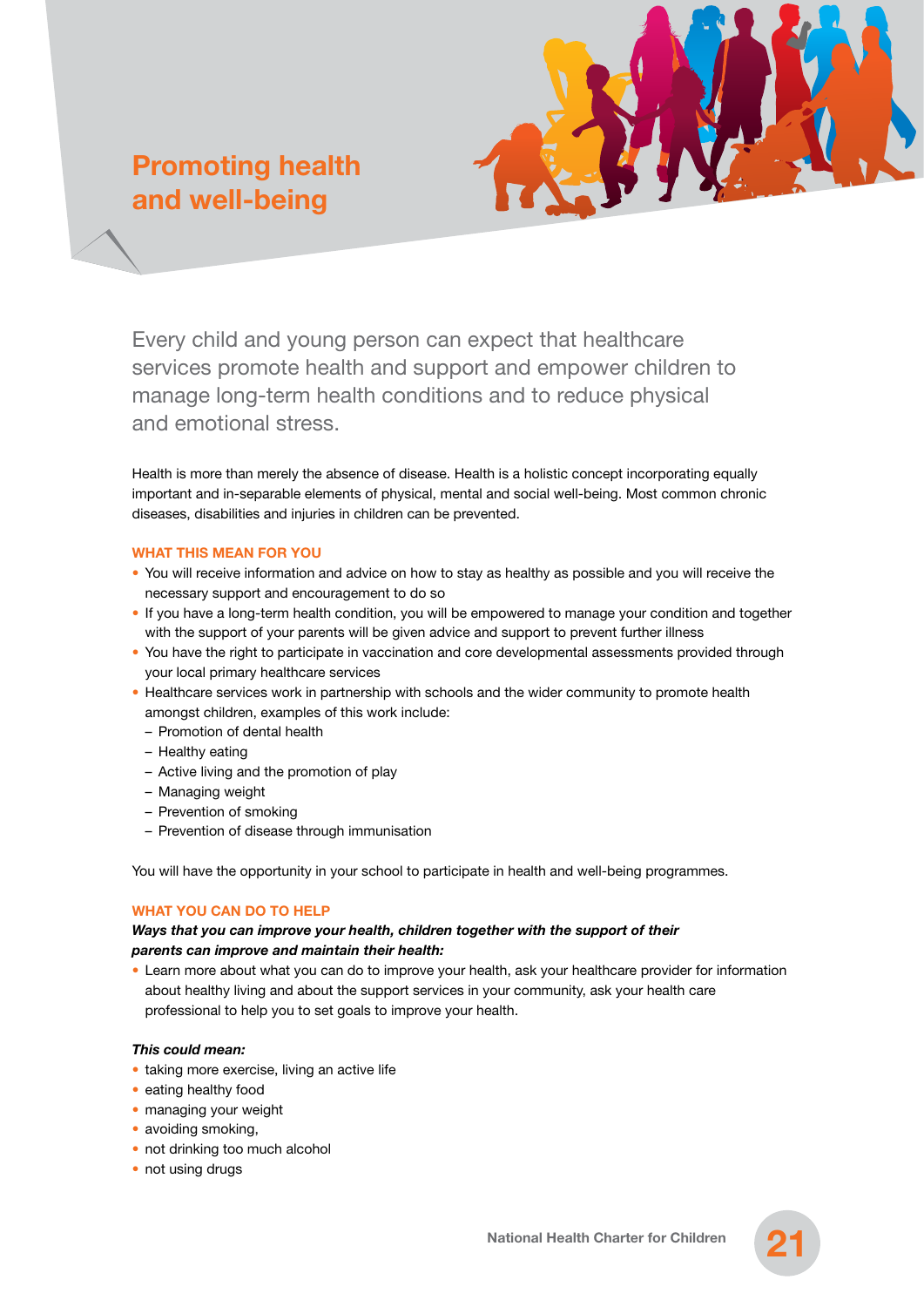- Seek information and advice from any healthcare professional or other sources such as *www.hse.ie* on how to prevent disease, including immunisation, and on how to protect your health and your family's health.
- Seek information about accident prevention in children and how to keep for home safe for your child. For more information see *www.hse.ie*
- Always ensure that your child is appropriately strapped in their car seat see *www.rsa.ie*

#### **PARENTS**

Children learn from their parents, extended family, friends, school and local community. If children see their parents or peers living a healthy lifestyle they too are more likely to practice healthy behaviours.

All HSE provided services aim to be smoke free by 2015 – many are currently smoke free. Please support your services to achieve this goal by not smoking on health service premises. Parents can promote the health and well-being of their children by not exposing children to passive smoking in cars or in their home and creating awareness around the dangers of smoking in children and by promoting healthy living as described above.

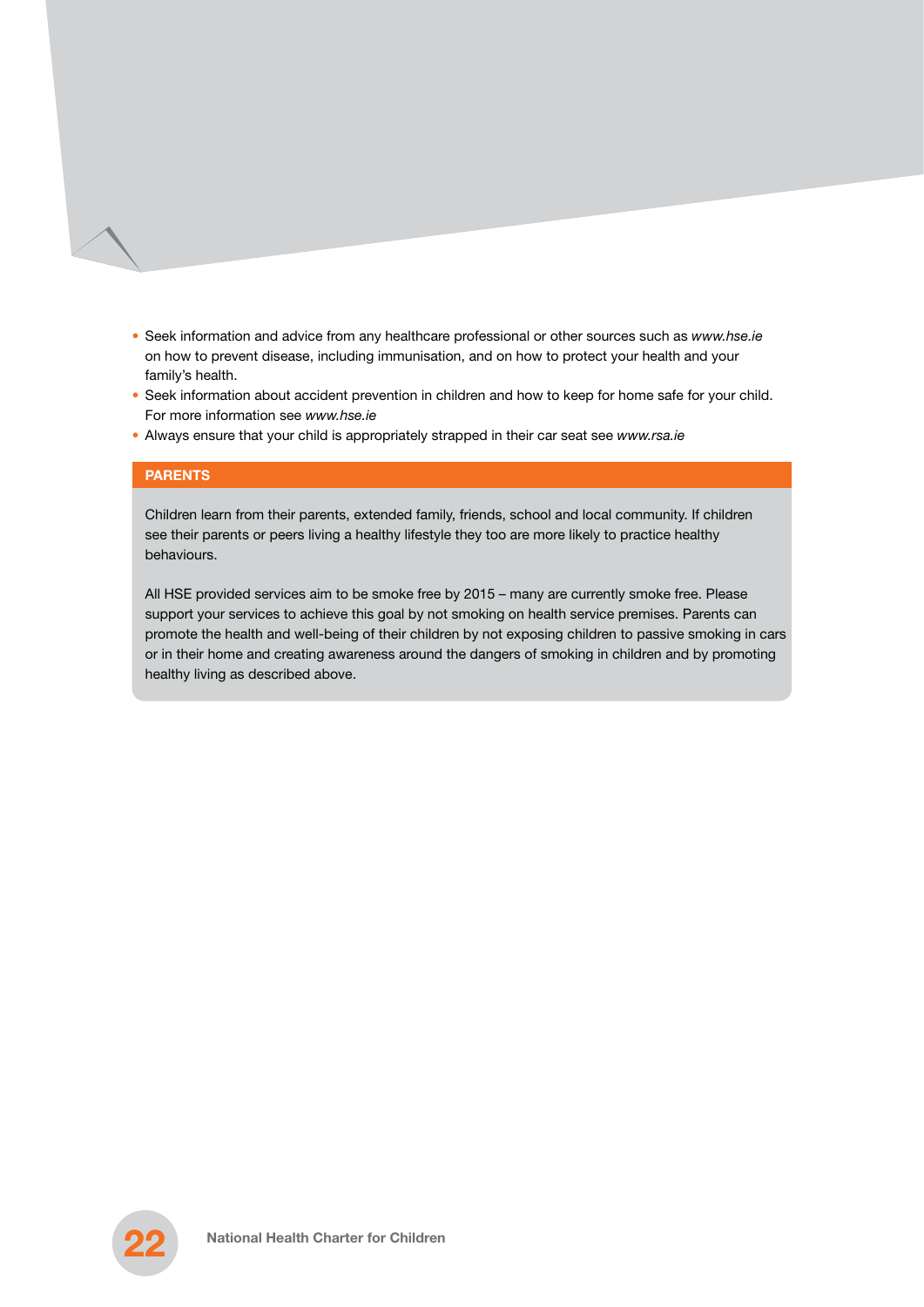# **Giving feedback**



Every child has the right to give feedback about their experience of health-services.

- Healthcare teams learn about improving services when they hear about what worked well and also what can be improved upon.
	- Please tell us about your experience so that we can meet your needs and deliver more child friendly health care;
	- Talk to staff when they are engaging with you, if you feel that we could do something better tell us at the point of care so that it can be addressed immediately and so that your experience of health services can be improved.
- Information about how to give feedback about your experience, whether it was positive or negative
- To have any concerns dealt with properly and in a timely manner.
- To receive feedback in relation to what changes or improvements have been made in response to your feedback.
- Information on how to make a complaint if you are not happy with the care that you received.

If you are unhappy with the way your complaint was dealt with, you can request that your complaint be reviewed by the HSE.

### **PARENTS**

Parents should advocate on behalf of their child at all times and take into account the child's evolving capacity in ensuring that their needs are met and any concerns communicated effectively to healthcare providers. Younger children may not always have the language or be comfortable articulating their feelings or problems so you will need to be alert to their needs and circumstances in a variety of ways. Always let your child know that you will represent their interests and voice their worries or problems to hospital staff for them and in a sensitive manner. Encourage them to speak up where they feel comfortable to do so.

Set an example: if you have a complaint, do not be afraid to express it. It is better to solve problems at an early stage rather than to allow them to grow or fester. Be firm but never rude. If it is serious, it may be necessary to put the complaint in writing. Find out about children's advocacy and support services by contacting Citizens Information *(see contact details on p. 28).*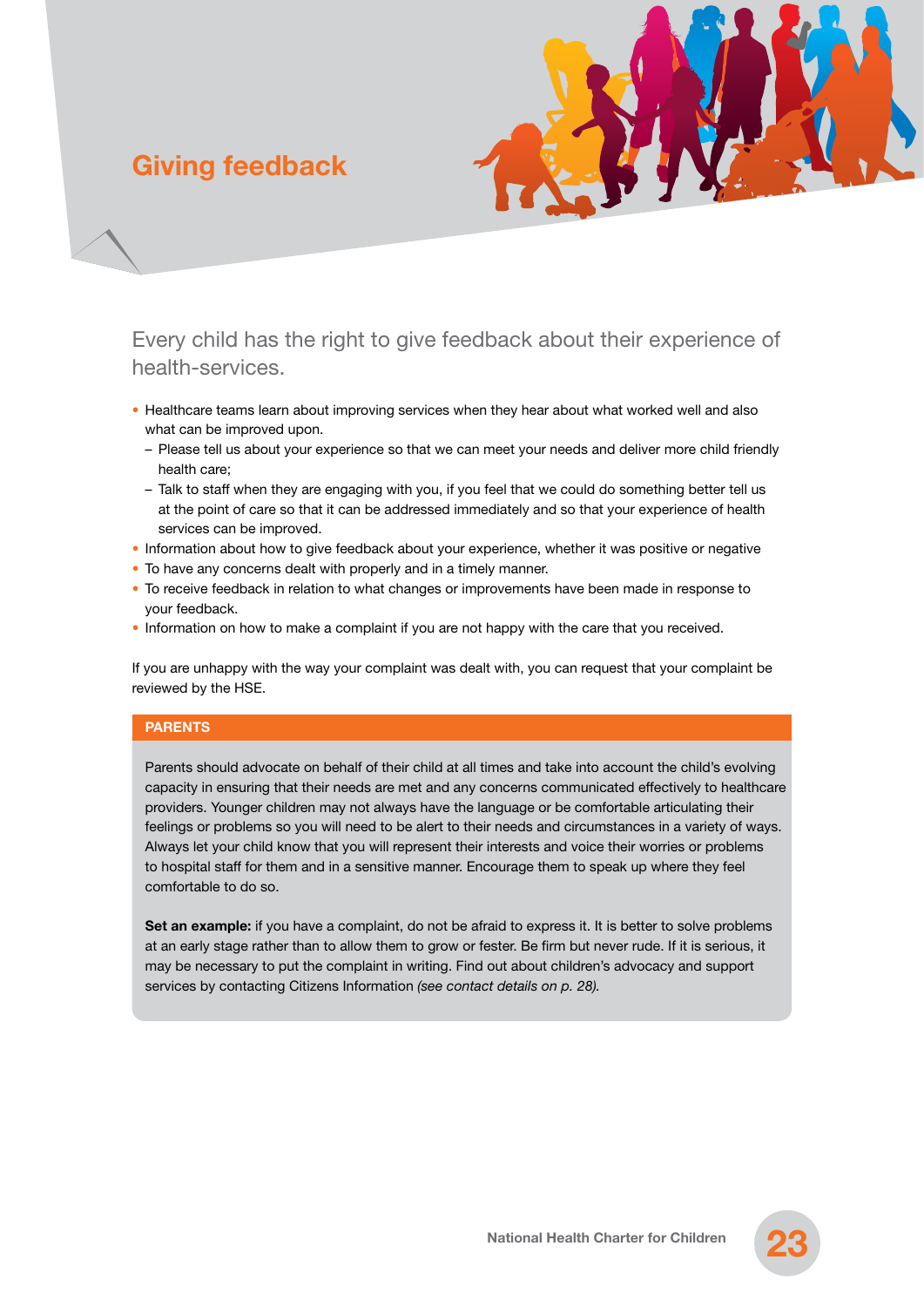# **Protection of children**



# Every child has the right to be kept safe from all forms of harm.

Well-being encompasses more than just the absence of physical suffering. As far as possible children should be protected from upsetting experiences during their care. If such experiences are unavoidable, the impact should be minimized using all available strategies. Opportunities to debrief should be available for children and their families if distressing events occur. Seclusion and restraint should be minimal and used only as a last resort.

### **WHAT THIS MEANS FOR YOU**

*To reduce unavoidable physical or emotional stress, pain, and suffering you should be offered:*

- ways of dealing with painful situations or actions experienced as negative;
- support for your parents as well as measures ensuring their protection from too much strain while caring for you;
- contact with social services, psychologists and other key therapists as required;
- contact when requested with minister of religion, self-help groups, patient/parent-help groups and cultural groups.

You also require protection from potential harm and burden associated with your involvement in research or teaching (including training of healthcare providers) while engaged in the healthcare system.

# *Child protection from abuse:*

You have the right to be protected from abuse, neglect and exposure to family violence. If abuse, neglect or family violence is disclosed, confirmed or suspected health professionals must intervene appropriately in your best interests. Irish law and HSE policy mandates<sup>3</sup> and supports such actions. Co-operation between healthcare services and other agencies, including timely sharing of information, is also essential to ensure that children are kept safe and receive safe healthcare.

<sup>3</sup> The Department of Children and Youth Affairs has produced Children First the National Guidance for the Protection and Welfare of Children. This document tells adult's, professionals and persons involved in organisations who work with children what they should do if they have concerns about a child's safety or welfare.

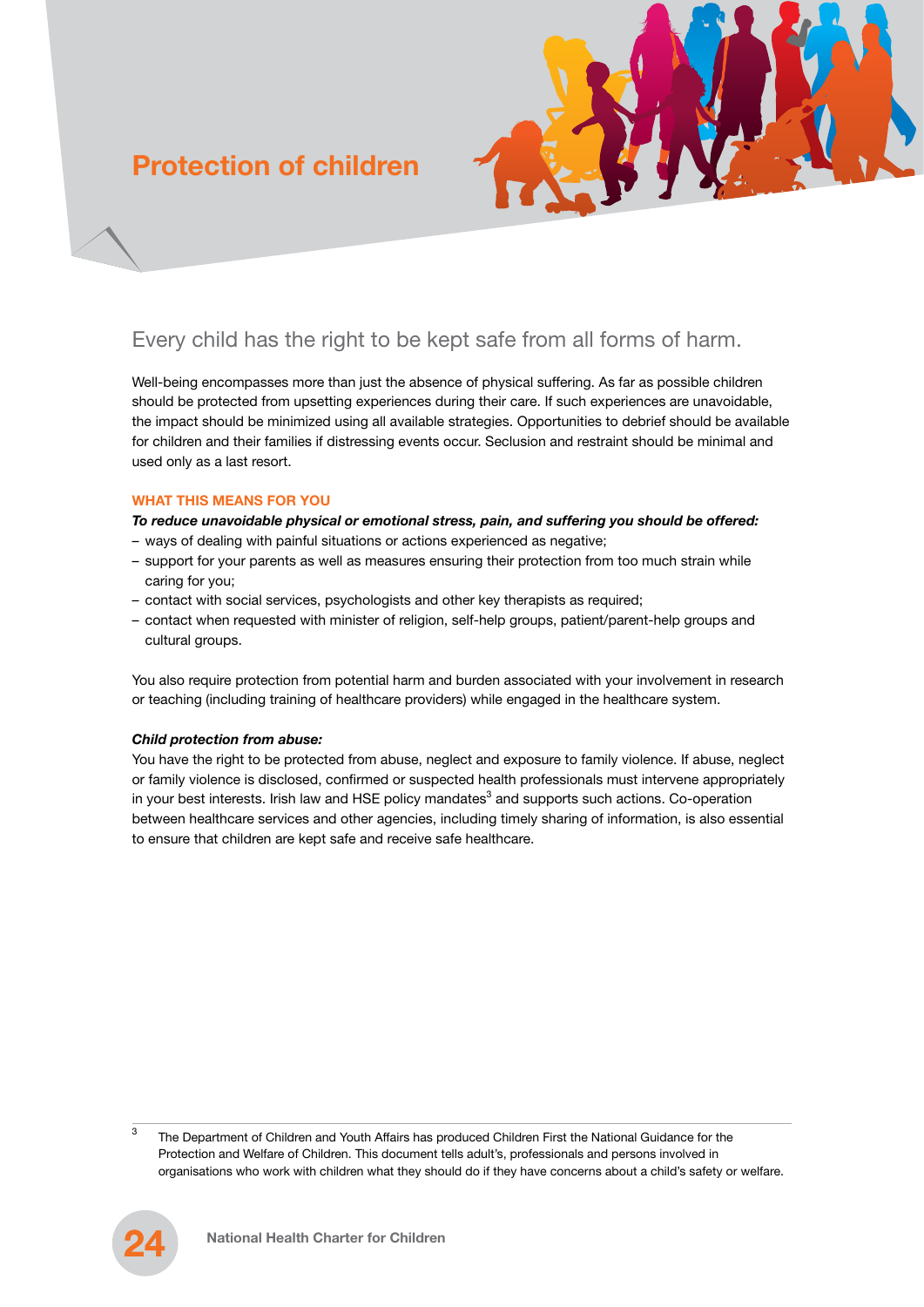# **Appendix I**



### **NATIONAL HEALTHCARE TEENAGE (12-18) CHARTER** *A1 wallchart*

We acknowledge the hard work and dedication of the Youth Advisory Council (YAK) for helping to develop the poster of the charter aimed at young people.



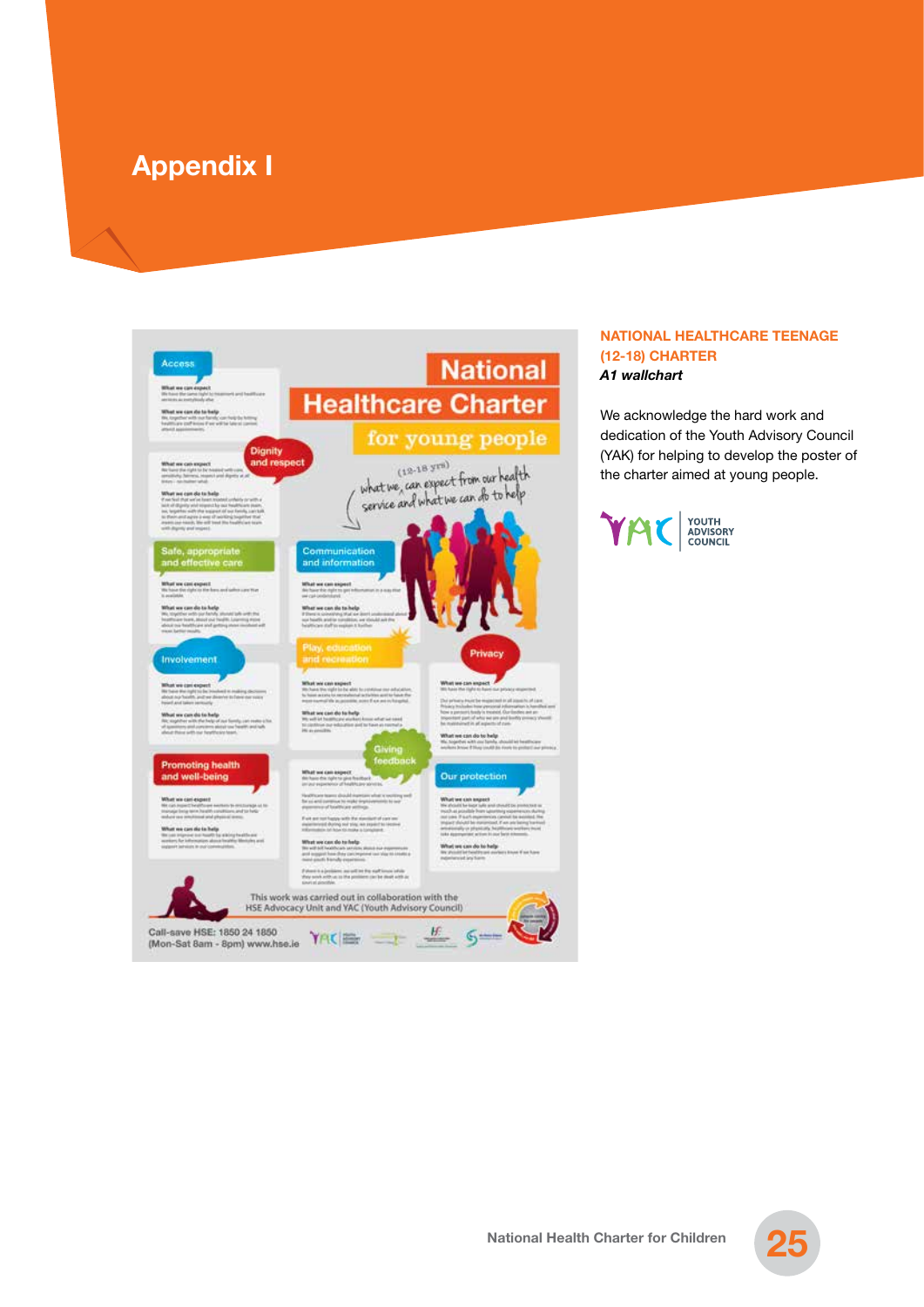# **Appendix II**

# **PARENTS**

#### *Medication safety:*

- For information and advice on the safe and effective use of your child's medicine, contact your Pharmacist.
- Try to follow any advice or treatment that has been agreed with you for your child. If you are worried about doing this, or do not fully understand what is required, discuss it with the person giving the advice or treatment, or contact your GP or Pharmacist
- If you are given a prescription for antibiotics to take at home for your child, it is very important to give your child the full course of antibiotics as prescribed (i.e. finish the course) even if your child begins to feel better. Do not keep antibiotics at home for your child for future use and do not share them with other people or other people's children.
- Check with your pharmacist if you are unsure about how often you should give your child medicine, how much medicine you should give your child or how long your child should be taking the medicine for.
- Take care with medicines. Give children or young people medicine in line with instructions and finish the course of treatment unless your doctor has advised you not to. Please discuss with your doctor or pharmacist, before you decide to change or stop your child's medication, particularly if your prescription says that your child should continue to take it.
- If your pharmacist provides you with a measuring device to use with one of your child's medicines, ensure you understand how to use it correctly and always use it when giving the medicine to your child.
- Read the label on the medicine and the leaflet in the pack before giving the medicine to your child.
- Ask your pharmacist about possible side effects from the medicine and what to do if you think your child is experiencing a side effect.
- When you purchase a medicine, whether prescribed, over-the counter or herbal, tell the pharmacist about any other medicines or treatments your child is having so that they can check if the medicine is safe for your child to use.
- When having a medicine dispensed, your pharmacist may have to ask you some questions about your child's age, weight or medical condition. This is so that they can ensure the medicine is safe and appropriate for your child.
- Don't share your child's medicine with others or use a medicine that was prescribed for someone else.
- Store medicines safely and out of the sight and reach of children's reach. Return unused or out of date medicines to your pharmacist for safe disposal.
- If you go into a hospital, let the staff know about any medicines that your child is already taking, for example by bringing a list of all the medicines and giving this to a member of staff, and tell staff about any allergies (including food allergies) that your child may have. Your pharmacist can help you prepare this list. If you don't have time to prepare a list, bring your medicines to the hospital and show them to a staff member.
- If you feel that your child's condition has gotten worse, you should consult your GP, who can, if necessary, consult further with the paediatric hospital or relevant service.

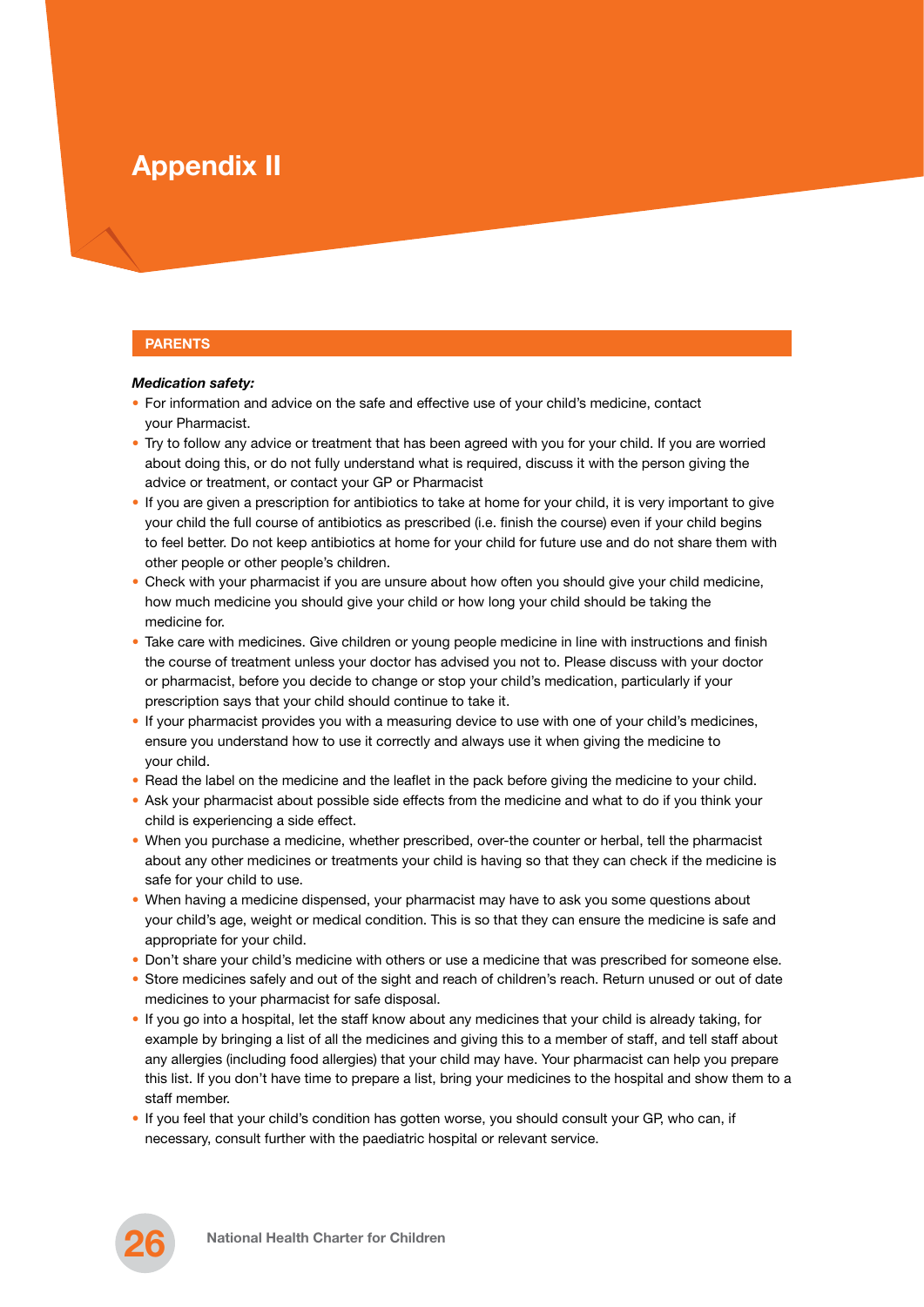# **Help save a life**

#### *Consider donating blood, organs, tissues or bone marrow:*

Every year, hundreds of lives are saved with the help of donated blood, organs, tissues and bone marrow. You could save or improve the lives of several other people if you become a donor. To become a blood donor, visit the National Blood Transfusion Service website, *www.giveblood.ie*. To become an organ or tissue donor, put your name on the Organ Donor Register. You should also discuss your wishes with the people close to you, and carry a donor card.

For more information, or if you have a question about this topic, contact the Citizens Information phone service on lo-call 1890 777 121 (Monday to Friday, 9am to 9pm).

#### *First Aid*

Did you know that over 6,000 people die from cardiac arrest every year, before reaching hospital; that's 18 people every day? If you were the first person on the scene of one of the cardiac arrests would you know what to do? Make a difference today, find out about doing a first aid course in your local area, and learn about first aid. Help save a life.

#### *Stroke*

Learn about the signs and symptoms of stroke, F.A.S.T. Face Arms Speech Time Help a stroke victim access emergency services in time and help save a life. See *www.stroke.ie/FASTCamaign*

#### *QUIT smoking*

1-in-2 smokers will die of a tobacco related disease, can you live with that, QUIT

#### **For more information visit:**

- *www.quit.ie* or
- *www.facebook.com/HSEquit* or
- call the National Smokers' Quitline: 1850 201 203

#### *Safety in children*

Make sure that your home is a safer place for young children. See *www.hse.ie* for the child safety resources

#### *Road safety*

Slow down and drive carefully, never, ever drink and drive, help save a life, see *www.rsa.ie*

#### *Prevent falls in older people*

Find out about how to prevent falls in older people see *www.hse.ie*

**27 National Health Charter for Children**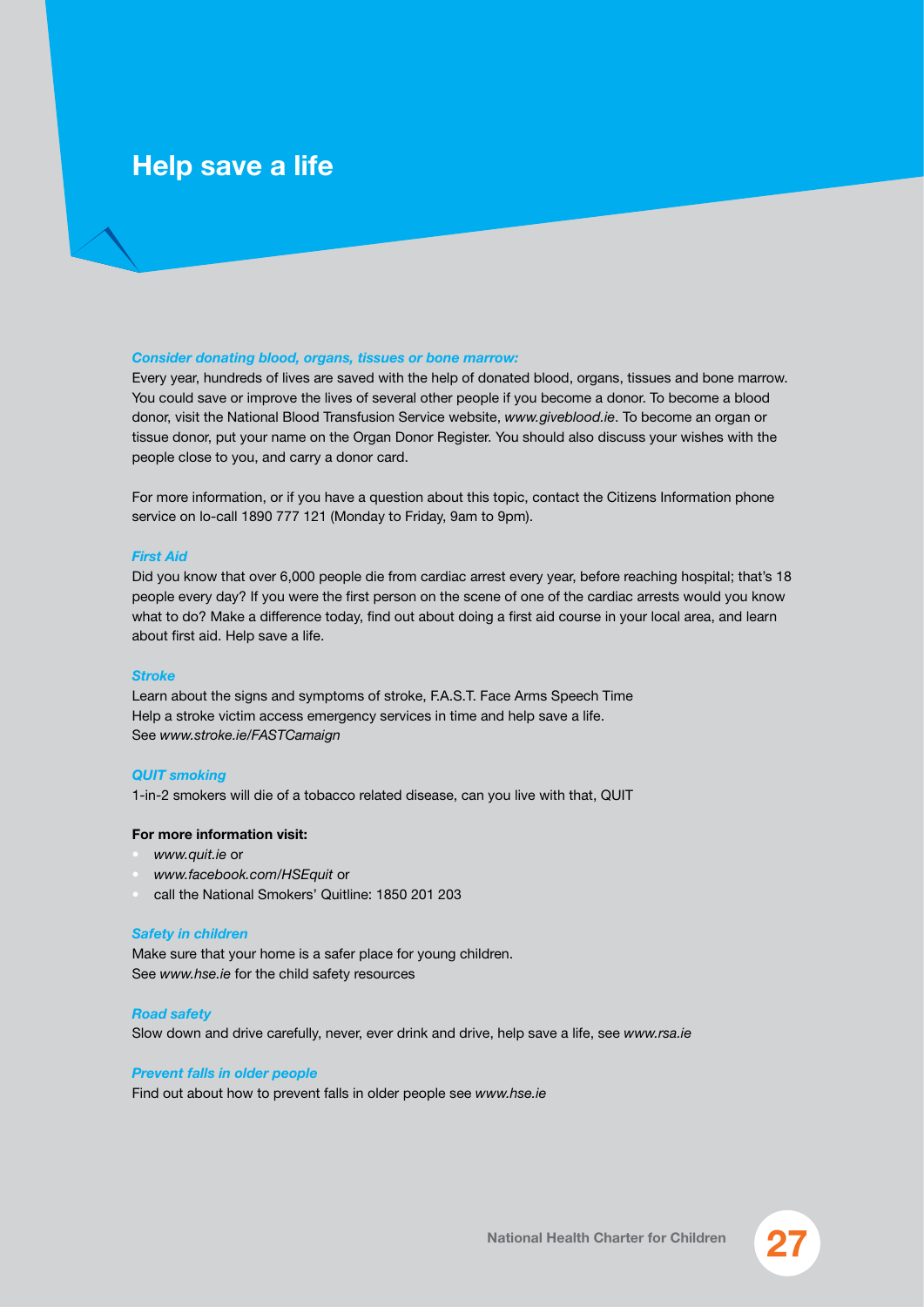# **Finding out about health services**

#### *Contact the HSE:*

Contact your local health area for information about local HSE services. You can find the contact details in the phone book under 'health services' or on the internet at *www.hse.ie*

Call-save: 1850 24 1850 (Monday to Saturday 8.00am to 8.00pm)

#### *Citizens Information:*

Contact your local Citizens Information service for free, confidential and independent advice on a wide range of issues including services and schemes provided by the HSE and the Department of Social Protection that you may be entitled to.

You can also visit your local Citizens Information Centre. To find your nearest office, look in your local phone book or go to the Citizens Information Board website, *www.citizensinformation.ie*

Lo-call: 1890 777 121 Tel: +353 (0)21 452 1600 (Monday to Friday, 9.00am to 9.00pm)

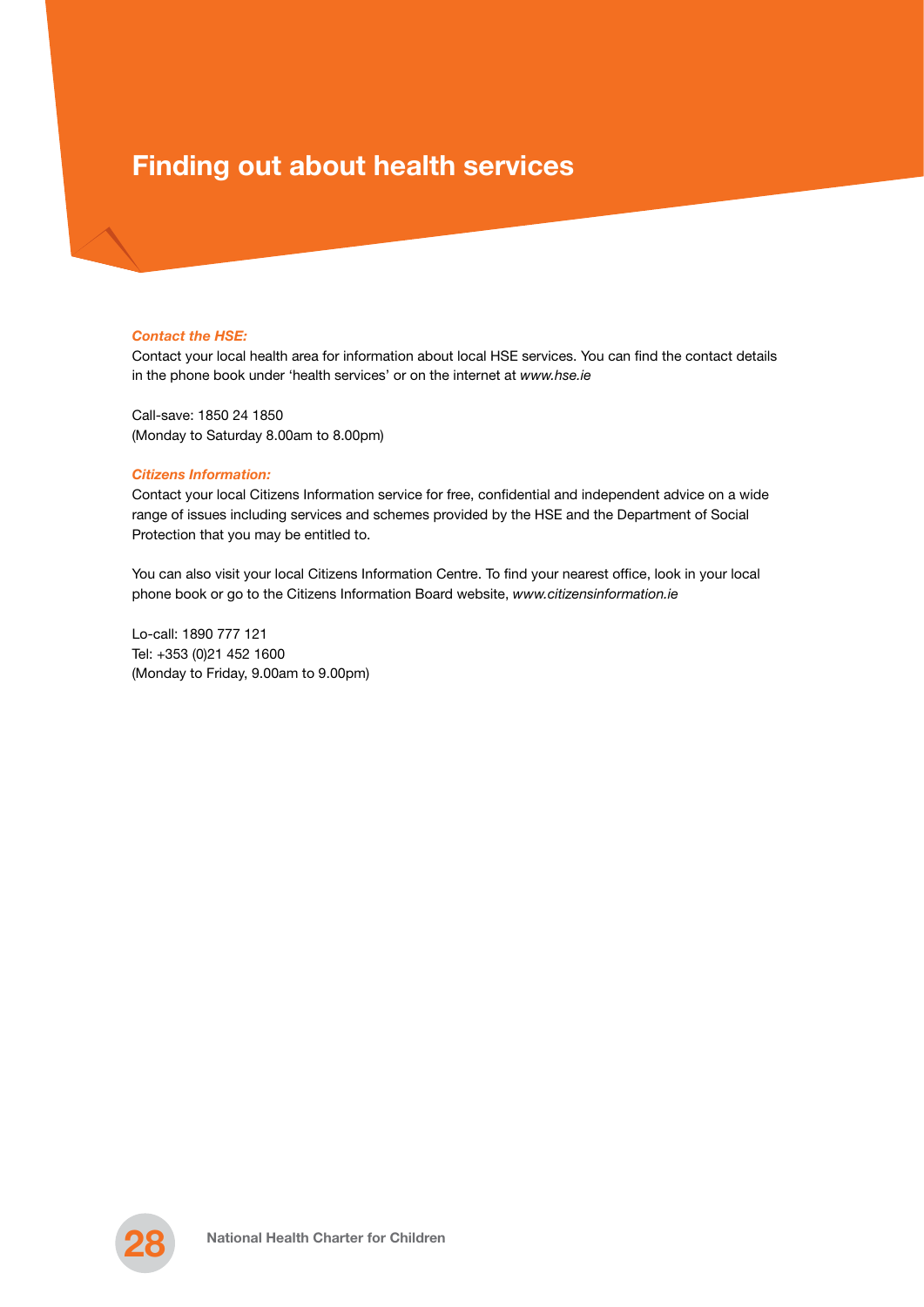# **Acknowledgements**

#### *Members of the working group – National Healthcare Charter for Children*

Aoife O'Gorman *Childrens Liver Disease Ireland*

Dr. John Murphy *Clinical Lead, Neo-natal Paediatric Programme*

Dr. Philip Crowley *National Director, Quality and Patient Safety*

Dr. Saoirse Nic Gabhainn *Department of Health Promotion NUIG*

Dr. Sean Denyer *Department of Health* 

Eibhlin Griffin *Canteen*

Grace Turner *Programme Manager Paediatric Programme*

Greg Price *Director of Advocacy, HSE* Mairie Cregan *Feileacain*

Mandy Daly *Family Liaison Manager/Advocacy & Policy Making Officer, Irish Premature Babies*

Margaret Rogers *Heart Children Ireland*

Mary O'Connor *CEO, Children in Hospital Ireland*

Philip Watts *CF Ireland*

Prof. Alf Nicolson *Clinical Lead, Paediatric Programme*

Professor Ursula Kilkelly *International Childs Rights Specialist and Expert Advisor on the National Healthcare Charter for Children*

*The National Healthcare Charter for Children was written and researched by:* June Boulger, *National Lead for Patient and Public Involvement in Healthcare*

#### *Youth Advisory Council*

We acknowledge the hard work and dedication of the Youth Advisory Council (YAK) for helping to develop the poster of the charter aimed at young people.